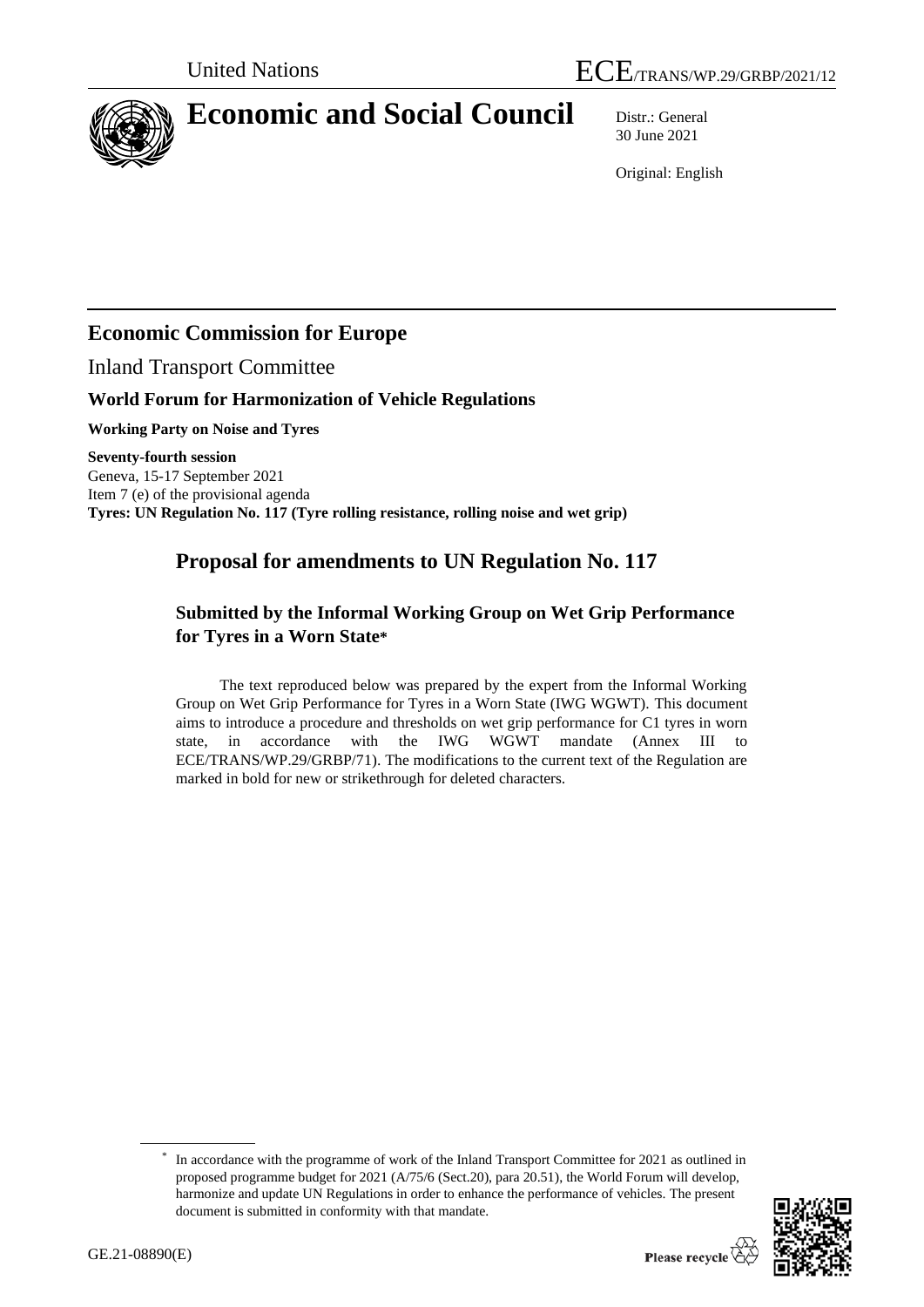# **I. Proposal**

*Paragraph 1.1.,* amend to read:

"1.1. This Regulation applies to new pneumatic tyres \* of Classes **classes** C1, C2 and C3 **in new state** with regard to their sound emissions, rolling resistance and to adhesion performance on wet surfaces (wet adhesion) **and for class C1 tyres in worn state with regard to adhesion performance on wet surfaces (wet adhesion)**. It does not, however, apply to:"

*Paragraph 1.2.,* amend to read:

"1.2. Contracting Parties shall issue or accept approvals to rolling sound and/or wet adhesion **of tyres in new state on wet surfaces and/or adhesion of tyres in worn state on wet surfaces** and/or rolling resistance."

*Paragraph 2.13.1.,* amend to read:

"2.13.1. "*Snow tyre for use in severe snow conditions*": means a snow tyre whose tread pattern, tread compound or structure is specifically designed to be used in severe snow conditions and that fulfils the requirements of paragraph **6.5.**6.4. of this Regulation."

*Insert new paragraphs 2.19.9. and 2.19.10.*, to read:

- "**2.19.9. "T***yre in worn state***" or "***worn tyre***" means the tyre in a state as defined in Annex 9 to this Regulation.**
- **2.19.10. "***Tyre in new state***" means the tyre in a state as defined in Annex 9 to this Regulation.**"

*Paragraph 3.1.1.,* amend to read:

"3.1.1. The performance characteristics to be assessed for the tyre-type of tyre; "rolling sound emissions level" and/or "adhesion performance level on wet surfaces **of tyre in new state**" **and/or "adhesion performance level on wet surfaces of tyre in worn state"** and/or "rolling resistance level". Tyre "snow performance level" in cases of "snow tyre for use in severe snow conditions"; **and/or "snow performance level" in case of "snow tyre for use in severe snow conditions"**;"

*Paragraph 4.3.1.,* amend to read:

"4.3.1. In case the approval of a tyre pursuant to this Regulation has been granted by the same Type Approval Authority than that granting the approval pursuant to UN Regulation No. 30 or UN Regulation No. 54, the approval mark pursuant to UN Regulation No. 30 or UN Regulation No. 54 can be combined with an indication of the applicable series of amendments to which the tyre was approved pursuant to UN Regulation No. 117 on the form of 2 digits (example "02**03**" indicating that the UN Regulation No.117 approval was granted following the  $\theta$ 203 series of amendments) and the suffixes according to paragraph 5.2.2. using the addition sign "+", as described in Annex 2, Appendix 3 of this Regulation, for example  $"0236378 + 0251WR2$ **03SWRB**"."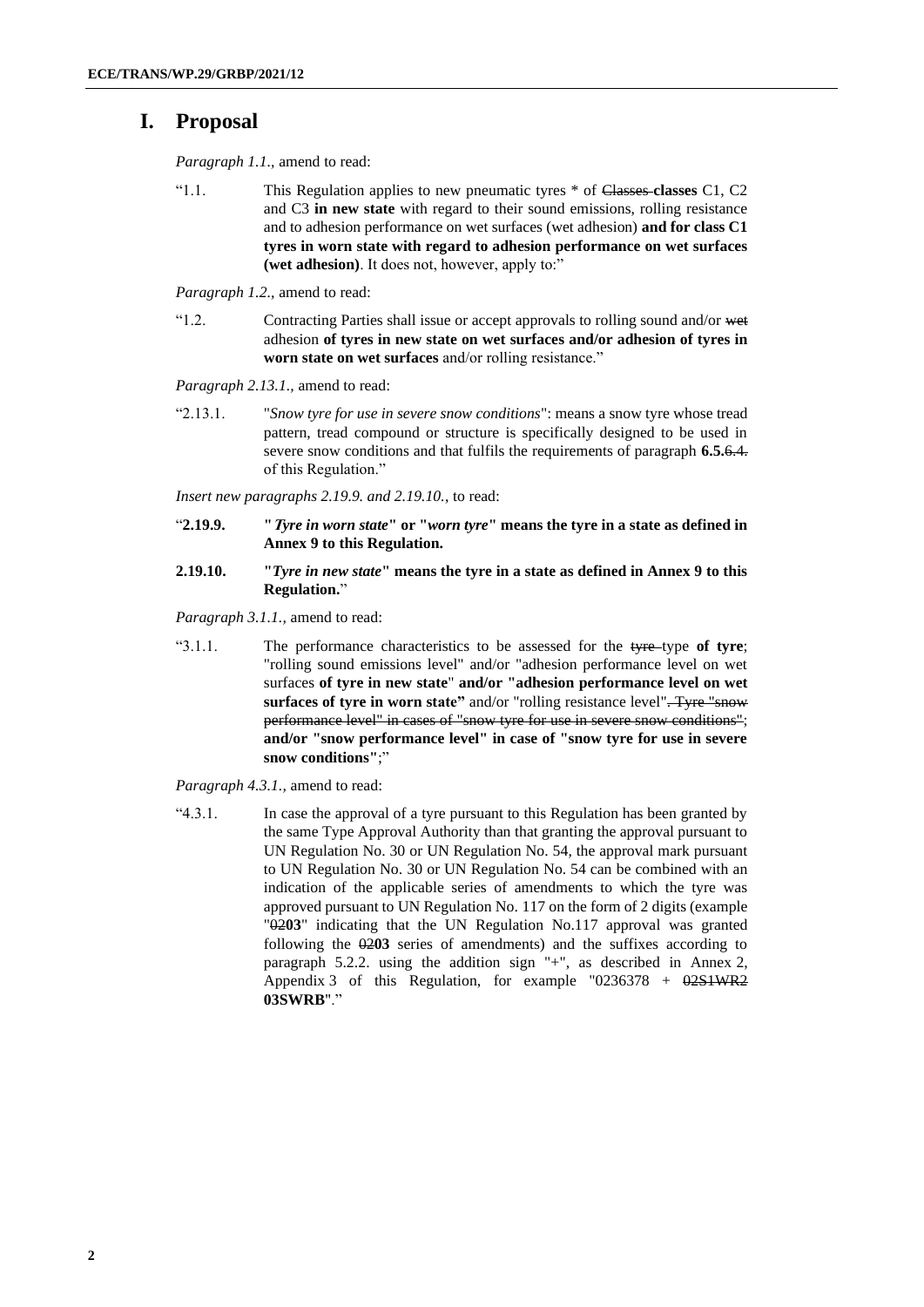*Paragraph 5.2.2.,* amend to read:

- "5.2.2. The communication form mentioned in paragraph 5.3. below shall identify specific performance parameters of UN Regulation No. 117 by the following suffixes:
	- S To identify additional conformity to the requirements on tyre rolling sound emissions;
	- W To identify additional conformity to the requirements on tyre adhesion of on wet surfaces **of tyres in new state**;
	- R To identify additional conformity to the requirements on tyre rolling resistance.
	- **B To identify additional conformity to the requirements on adhesion on wet surfaces of tyres in worn state;**

Taking into account that two stages are defined for rolling sound and rolling resistance specifications in paragraphs 6.1. and 6.3. below, S and R will be followed either by the suffix "1" for compliance to stage 1 or by the suffix "2" for compliance to stage 2."

*Paragraph 5.3.1.2.,* amend to read:

"5.3.1.2. The suffix(es) mentioned in paragraph 5.2.2. above shall be preceded by the two digits identifying the series of amendments of the prescription on tyre performances for UN Regulation No. 117, e.g. 02S2 **03S** to identify the second third series of amendments on tyre road rolling sound emissions at stage 2 or 02S1WR1 **03SWR** to identify the second **third** series of amendments on tyre road rolling sound emissions at stage 1, tyre adhesion on wet surfaces and rolling resistance at stage 1 (see paragraph 6.1. below for stage 1 and stage 2 definitions)."

*Paragraph 5.4.3.,* amend to read:

"5.4.3. The suffix(es), and the identification to the relevant series of amendments, if any, as specified in the communication form.

| S <sub>1</sub> | Sound level at stage 1                               |
|----------------|------------------------------------------------------|
| S2             | <b>Sound-Rolling sound emission</b> level at stage 2 |
| W              | Wet adhesion level of tyres in new state             |
| R1             | Rolling resistance level at stage 1                  |
| R <sub>2</sub> | Rolling resistance at stage 2                        |
| B              | Wet adhesion level of tyres in worn state            |

One of the suffixes listed below or any combination of them can be used.

These suffixes shall be placed to the right or below the approval number, if part of the original approval.

If the approval is extended subsequent to UN Regulation Nos. 30 or 54 approvals, the addition sign "+" and the series of amendment to UN Regulation No. 117 shall be placed in front of the suffix or any combination of suffixes to denote an extension to the approval.

If the approval is extended subsequent to the original approval under UN Regulation No. 117, the addition sign "+" shall be placed between the suffix or any combination of suffixes of the original approval and the suffix or any combination of suffixes added to denote an extension to the approval."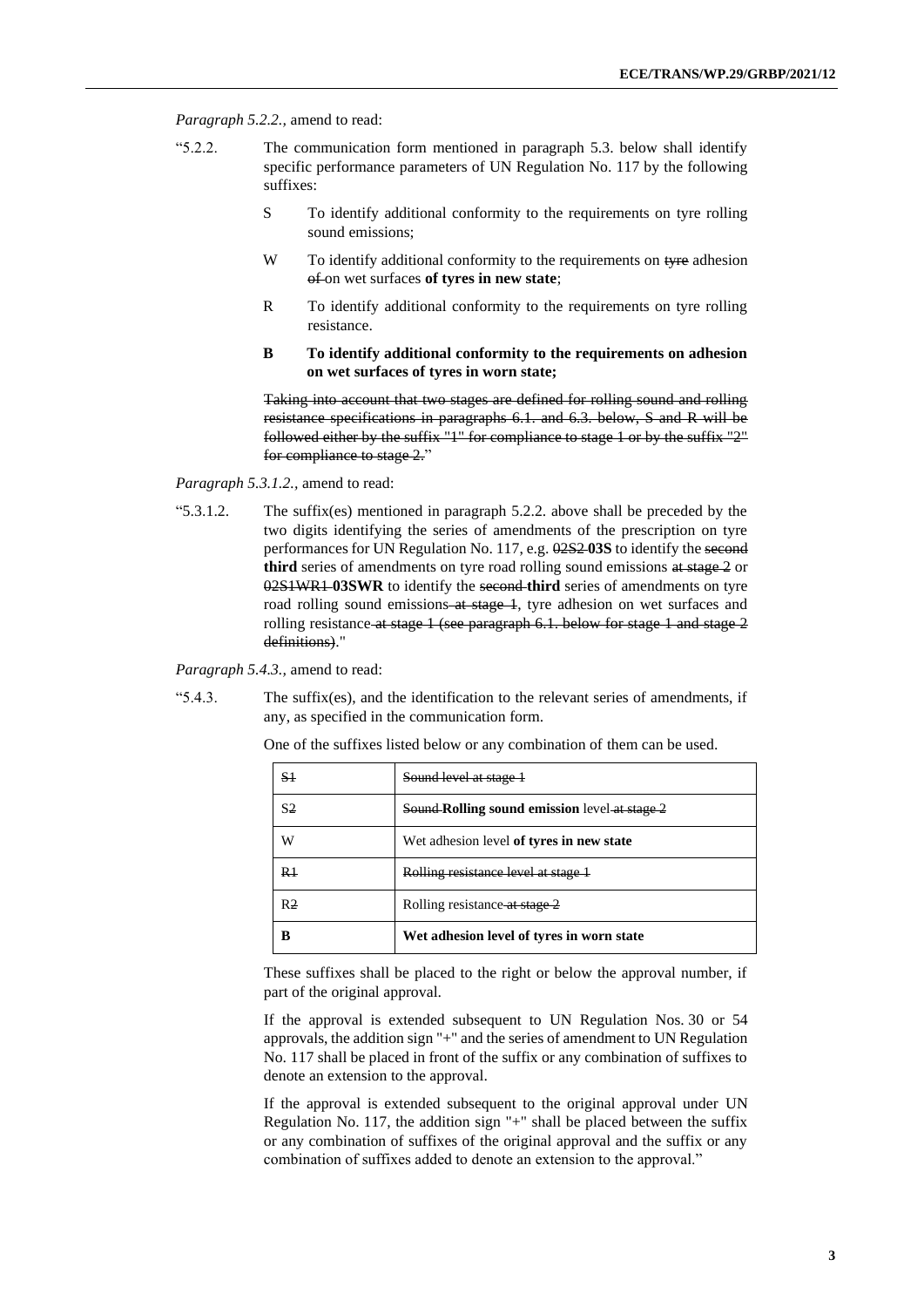*Paragraph 6.1.1.,* amend to read:

"6.1.1. For Class **class** C1 tyres, the rolling sound emission value shall not exceed the values given below. These values refer to the nominal section width as  $g$ iven in paragraph 2.17.1.1. of **defined in** UN Regulation No. 30:

|                       | Stage 1     |
|-----------------------|-------------|
| Nominal section width | Limit dB(A) |
| 145 and lower         | 72          |
| Over 145 up to 165    | 73          |
| Over 165 up to 185    | 74          |
| Over 185 up to 215    | 75          |
| Qver215               | 76          |

The above limits shall be increased by 1 dB(A) for extra load tyres or reinforced tyres and by 2 dB(A) for "special use tyres".

| Stage 2                |               |  |
|------------------------|---------------|--|
| Nominal section width  | Limit $dB(A)$ |  |
| 185 and lower          | 70            |  |
| Over $185$ up to $245$ | 71            |  |
| Over 245 up to 275     | 72            |  |
| Over 275               | 74            |  |

The above limits shall be increased by 1 dB(A) for "snow tyre for use in severe snow conditions", extra load tyres or reinforced tyres, or any combination of these classifications.

"

*Paragraph 6.1.2.,* amend to read:

"6.1.2. For Class **class** C2 tyres, the rolling sound emission value with reference to its category of use (see paragraph 2.1., subparagraph (d) above) shall not exceed the values pertinent to the applicable stage-given below:

|                  | Stage 1    |
|------------------|------------|
| Category of use  | Limit dB(A |
| Normal tyre      | 75         |
| Snow tyre        |            |
| Special use tyre |            |

| Stage 2       |                |  |
|---------------|----------------|--|
| Limit $dB(A)$ |                |  |
| Other         | Traction tyres |  |
| 72            | 73             |  |
| 72            | 73             |  |
| 73            | 75             |  |
| 74            | 75             |  |
|               |                |  |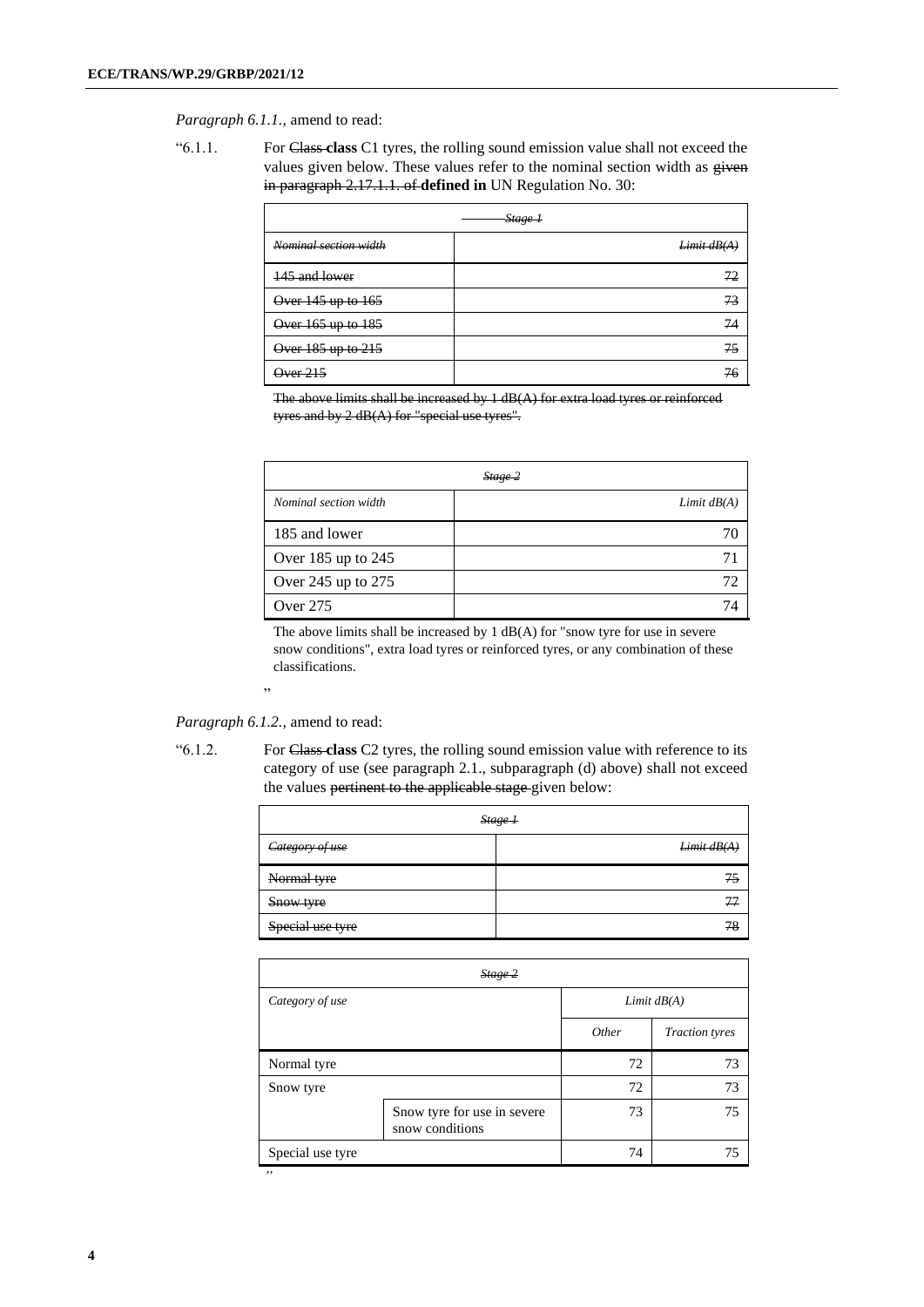*Paragraph 6.1.3.,* amend to read:

| "6.1.3. | For Class-class C3 tyres, the rolling sound emission value with reference to its |
|---------|----------------------------------------------------------------------------------|
|         | category of use (see paragraph 2.1., subparagraph (d) above) shall not exceed    |
|         | the values pertinent to the applicable stage given below:                        |

| Stage 1          |             |
|------------------|-------------|
| Category of use  | Limit dB(A) |
| Normal tyre      | 76          |
| Snow tyre        |             |
| Special use tyre |             |

| Stage 2          |                                                |               |                       |
|------------------|------------------------------------------------|---------------|-----------------------|
| Category of use  |                                                | Limit $dB(A)$ |                       |
|                  |                                                | Other         | <b>Traction</b> tyres |
| Normal tyre      |                                                | 73            | 75                    |
| Snow tyre        |                                                | 73            | 75                    |
|                  | Snow tyre for use in severe<br>snow conditions | 74            | 76                    |
| Special use tyre |                                                | 75            |                       |
| ,,               |                                                |               |                       |

*Paragraph 6.2.,* amend to read:

"6.2. The wet grip performance **adhesion of tyres in new state** will be based on a procedure that compares either peak brake force coefficient ("pbfc") or mean fully developed deceleration ("mfdd") against values achieved by a Standard Reference Test Tyre (SRTT). The relative performance shall be indicated by a wet grip index (G)."

*Paragraph 6.3.,* amend to read:

"6.3. Rolling resistance coefficient limits, as measured by the method described in Annex 6 to this Regulation.

6.3.1. The maximum values for stage 1 for the rolling resistance coefficient shall not exceed the following (value in N/kN is equivalent to value in kg/tonne):

| Tyre class     | Max value (N/kN)        |
|----------------|-------------------------|
| $\epsilon$     | 12 <sub>1</sub><br>12.U |
| C <sub>2</sub> | 10.5                    |
| C <sub>3</sub> |                         |

For "snow tyre for use in severe snow conditions", the limits shall be increased by 1 N/kN.

6.3.1.2. The maximum values for stage 2 for the rolling resistance coefficient shall not exceed the following (value in N/kN is equivalent to value in kg/tonne):

| Tyre class     | Max value (N/kN) |
|----------------|------------------|
| C <sub>1</sub> | 10.5             |
| C <sub>2</sub> | 9.0              |
| C <sub>3</sub> | 6.5              |

For "snow tyre for use in severe snow conditions", the limits shall be increased by 1 N/kN.

"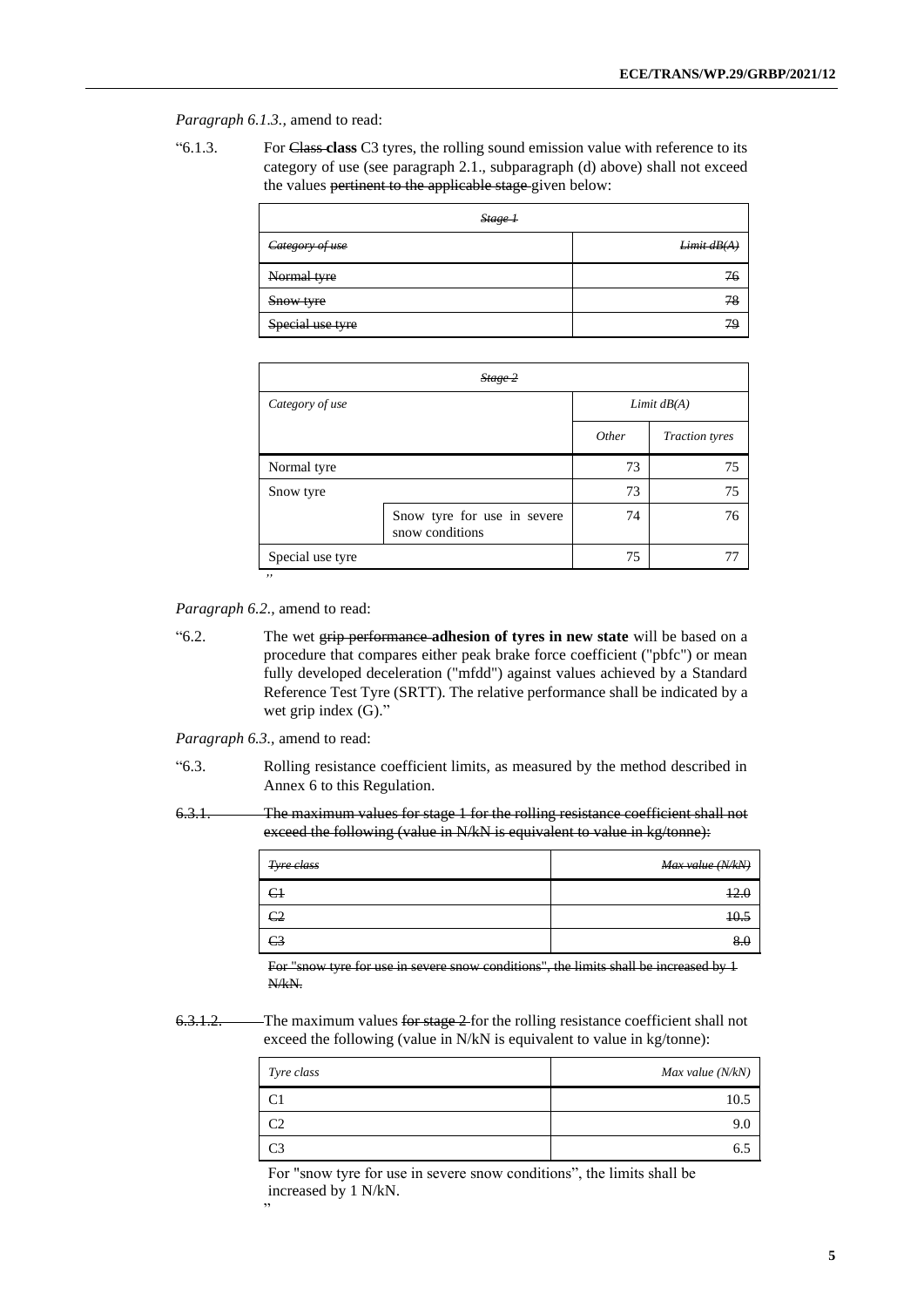*Insert a new paragraph 6.4.*, to read:

- "**6.4. The wet adhesion of tyres in worn state shall be based on a procedure defined in Annex 9 to this Regulation.**
- **6.4.1. For class C1 tyres, tested in accordance with either procedure given in Annex 9 to this Regulation, the tyre shall meet the following requirements:**

| Category of use    |                                             | Wet grip index<br>$(G_B)$ |
|--------------------|---------------------------------------------|---------------------------|
| <b>Normal tyre</b> |                                             |                           |
| <b>Snow tyre</b>   |                                             |                           |
|                    | Snow tyre for use in severe snow conditions |                           |
|                    |                                             |                           |
| Special use tyre   |                                             |                           |

 $\mathbf{I}$ 

**[**

*Paragraph 6.4. (former),* renumber as 6.5.

*Paragraph 6.5., (former),* renumber as 6.6. and amend to read:

"6.**6.**5. In order to be classified as a "traction tyre", a tyre is required to meet at least one of the conditions of paragraph 6.5.**6.**1. below."

*Paragraphs 6.5.1, 6.6. (former) and 6.7.,* renumber as 6.6.1., 6.7. and 6.8., respectively.

*Insert a new paragraph 8.2.2.*, to read:

"**[8.2.2. In the case of verifications with regard to approvals in accordance with paragraph 6.4. of this Regulation, these shall be carried out using the same procedure (see Annex 9 to this Regulation) as that adopted for original approval, and the Type Approval Authority shall satisfy itself that all tyres falling within an approved type comply with the approval requirements. The assessment shall be based upon the production volume of the tyre type at each manufacturing facility, taking into account the quality management system(s) operated by the manufacturer. Where the test procedure involves testing a number of tyres at the same time, for example a set of four tyres for the purpose of testing wet adhesion in accordance with the standard vehicle procedure given in Annex 9 to this Regulation, then the set shall be considered as being one unit for the purposes of calculating the number of tyres to be tested.]**"

*Paragraph 12.,* amend to read:

- "12. Transitional provisions
- 12.1. As from the date of entry into force of the 02 series of amendments to this Regulation, Contracting Parties applying this Regulation shall not refuse to grant approval under this Regulation for a type of tyre if the tyre complies with the requirements of the 02 series of amendments, including the stage 1 or stage 2 rolling sound requirements set out in paragraphs 6.1.1. to 6.1.3. of this Regulation, the requirements for wet grip performance set out in paragraph 6.2.1. of this Regulation, and the stage 1 or stage 2 rolling resistance requirements set out in paragraph 6.3.1. or 6.3.2. of this Regulation.
- 12.2. As from 1 November 2012, Contracting Parties applying this Regulation shall refuse to grant approval if the tyre type to be approved does not meet the requirements of this Regulation as amended by the 02 series of amendments, and shall, in addition, refuse to grant approval if the stage 2 rolling sound requirements set out in paragraphs 6.1.1. to 6.1.3. of this Regulation, the requirements for wet grip performance set out in paragraph 6.2.1. of this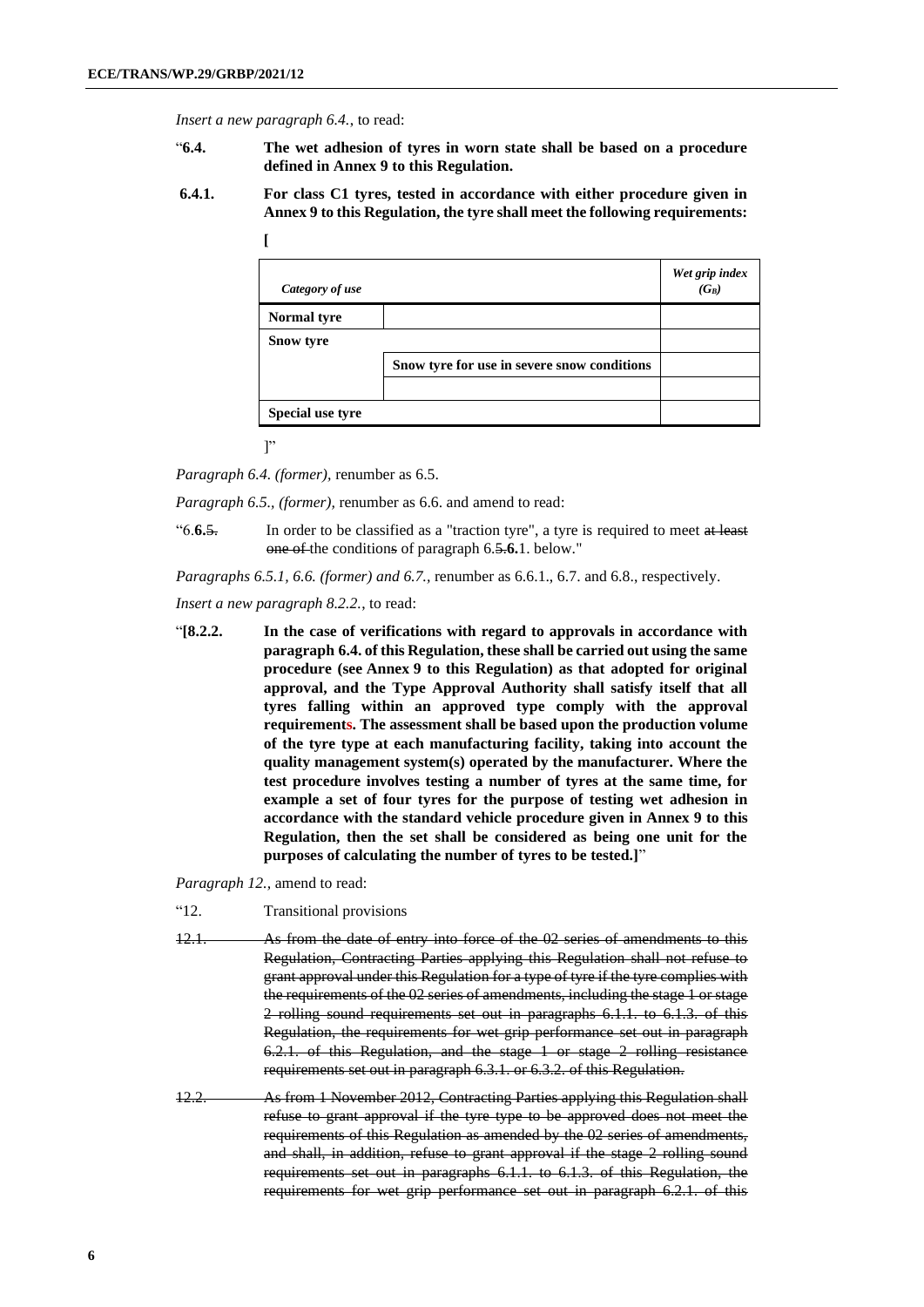Regulation, and the stage 1 rolling resistance requirements set out in paragraph 6.3.1. of this Regulation are not complied with.

- 12.3. As from 1 November 2014, Contracting Parties applying this Regulation may refuse to allow the sale or entry into service of a tyre which does not meet the requirements of this Regulation as amended by the 02 series, and which does not meet the requirements of this Regulation as amended by the 02 series of amendments including the wet grip performance requirements set out in paragraph 6.2.1. of this Regulation.
- 12.4. As from 1 November 2016, Contracting Parties applying this Regulation shall refuse to grant approvals if the tyre type to be approved does not meet the requirements of this Regulation as amended by the 02 series of amendments including the stage 2 rolling resistance requirements set out in paragraph 6.3.2. of this Regulation and the wet grip requirements set out in paragraphs 6.2.2. and 6.2.3. of this Regulation.
- 12.5. As from 1 November 2016, any Contracting Party applying this Regulation may refuse to allow the sale or entry into service of a tyre which does not meet the requirements of this Regulation as amended by the 02 series, and which does not meet the stage 2 rolling sound requirements set out in paragraphs 6.1.1. to 6.1.3. of this Regulation.
- 12.6. As from the dates given below, any Contracting Party applying this Regulation may refuse to allow the sale or entry into service of a tyre which does not meet the requirements of this Regulation as amended by the 02 series, and which does not meet the stage 1 rolling resistance requirements set out in paragraph 6.3.1. of this Regulation:

| <del>Tyre class</del> | <del>Date</del>            |
|-----------------------|----------------------------|
| <del>31, C2</del>     | 1 November 2014            |
|                       | <del>1 November 2016</del> |

12.7. As from the dates given below, any Contracting Party applying this Regulation may refuse to allow the sale or entry into service of a tyre which does not meet the requirements of this Regulation as amended by the 02 series, and which does not meet the stage 2 rolling resistance requirements set out in paragraph 6.3.2. of this Regulation and the wet grip requirements set out in paragraphs 6.2.2. and 6.2.3. of this Regulation:

| <del>Tyre class</del>                                        | Date                                           |
|--------------------------------------------------------------|------------------------------------------------|
| and $C2$<br>$\overline{\text{cm}}$ and $\overline{\text{c}}$ | 1 November 2018                                |
|                                                              | November 2020<br><del>i inoveniloei 2020</del> |

- 12.8. Until 13 February 2019 (60 months after the entry into force of Supplement 4 to the 02 series of amendments of this Regulation) Contracting Parties applying this Regulation may continue to grant type approvals according to the 02 series of amendments to this Regulation, based on the provisions of Annex 4 to this Regulation.
- 12.9. Until 3 months after the date of entry into force of Supplement 11 to the 02 series of amendments to this Regulation, Contracting Parties applying this Regulation can continue to grant type approvals according to the 02 series of amendments to this Regulation, without taking into account the provisions of Supplement 11.
- 12.10. Until 3 months after the date of entry into force of Supplement 13 to the 02 series of amendments to this Regulation, Contracting Parties applying this Regulation can continue to grant type approvals according to the 02 series of amendments to this Regulation, without taking into account the provisions of Supplement 13.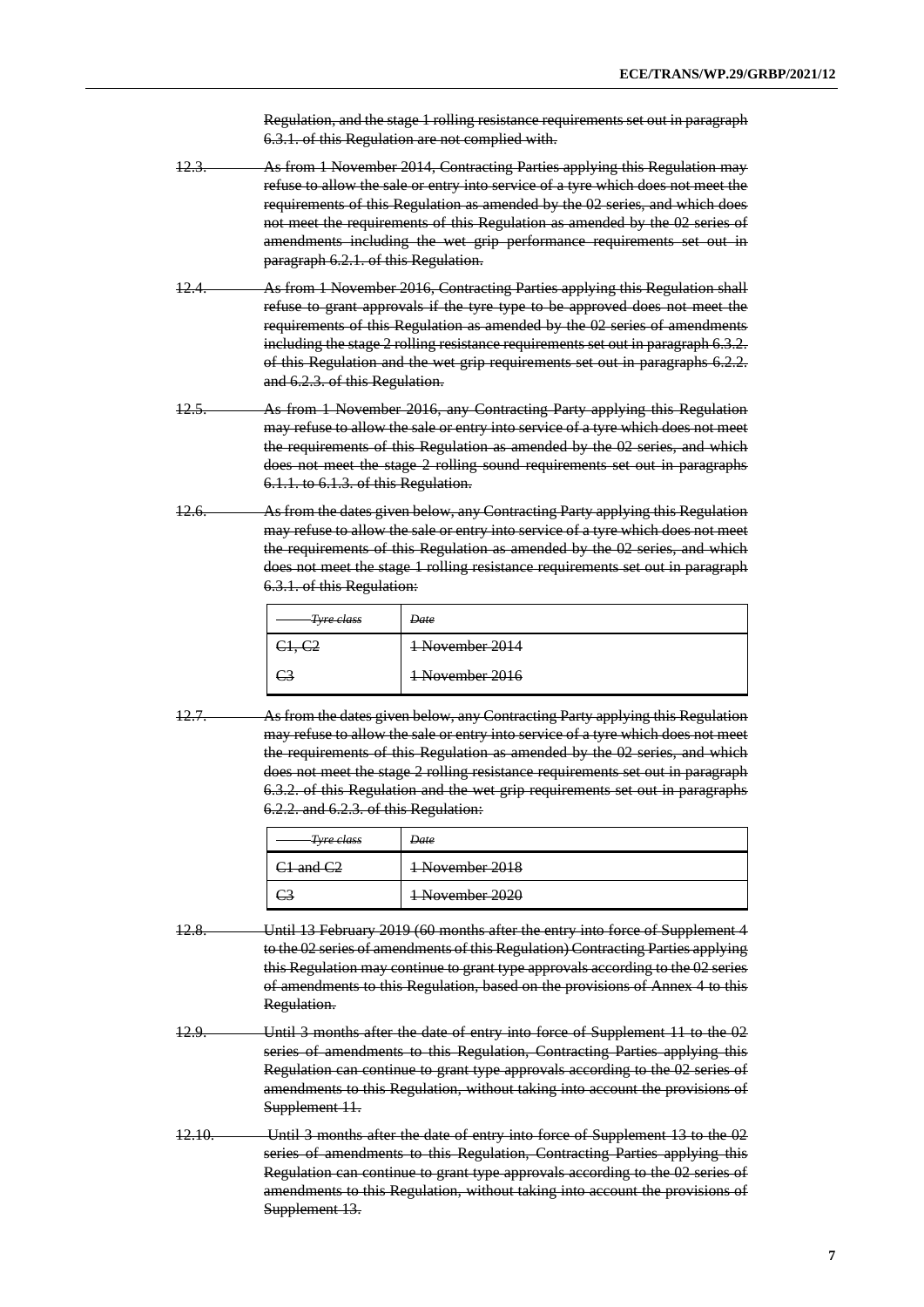| 12.1. | As from the official date of entry into force of the 03 series of amendments, |
|-------|-------------------------------------------------------------------------------|
|       | no Contracting Party applying this Regulation shall refuse to grant or        |
|       | refuse to accept type approvals under this Regulation as amended by the       |
|       | 03 series of amendments.                                                      |

- **12.2. Contracting Parties applying this Regulation shall continue to accept type approvals of , to grant approvals to and to grant extensions of approvals to, the classes C2 and C3 tyres, which are not affected by the changes introduced by the 03 series of amendments, to the 02 series of amendments to this Regulation.**
- **12.3. As from 7 July 2024, Contracting Parties applying this Regulation shall not be obliged to accept type approvals of class C1 tyres to the 02 series of amendments, first issued after 7 July 2024.**
- **12.4. Until 7 July 2026, Contracting Parties applying this Regulation shall accept type approvals of class C1 tyres to the 02 series of amendments, first issued before 7 July 2024.**
- **12.4.1. Until 7 July 2026, Contracting Parties applying this Regulation shall continue to grant extensions of existing approvals of class C1 tyres to the 02 series of amendments first issued before 7 July 2024.**
- **12.5. As from 7 July 2026, Contracting Parties applying this Regulation shall not be obliged to accept type approvals of class C1 tyres issued to the 02 series of amendments to this Regulation.**
- **12.6. Contracting Parties applying this Regulation may grant type approvals according to any preceding series of amendments to this Regulation.**
- **12.6.1. Contracting Parties applying this Regulation shall continue to grant extensions of existing approvals to any preceding series of amendments to this Regulation.**
- 12.**7**11. Until 1 September 2024, Contracting Parties applying this Regulation may continue to grant type approvals according to the 02**03** series of amendments to this Regulation, based on snow performance test described in Annex 7 to this Regulation using SRTT14 as reference tyre.  $(a)$
- 12.**8**12. Until 1 September 2024, Contracting Parties applying this Regulation may continue to grant type approvals according to the 02**03** series of amendments to this Regulation, based on the test procedures for measuring **the** wet grip **adhesion of tyres in new state as** described in Annex 5 of this Regulation, without taking into account the provisions **introduced after of** Supplement  $\frac{13}{12}$ **12 to the 02 series of amendments**.

 $\alpha$ ) SRTT14 will be available from the supplier until end of October 2021."

#### *Annex 1*

*Paragraph 8.,* amend to read:

"8. Performance(s) approved: sound level at (stage 1/stage 2),<sup>2</sup> wet adhesion level of tyres **in new state**, rolling resistance level  $\left(\frac{\text{stage } 1}{\text{stage } 2}\right)^2$ , wet adhesion level of tyres **in worn state**"

*Paragraph 8.2.,* amend to read:

"8.2. Wet adhesion level **of tyres in new state** of the representative tyre size, see paragraph 2.7. of this Regulation, as per item 7. of the test report in the appendix to Annex 5: ……………………… (G) using the vehicle or trailer method2"

*Insert a new paragraph 8.3.*, to read:

"**8.3. Wet adhesion level of tyres in worn state of representative size, see paragraph 2.7. of this Regulation, as per item Y. of the test report in the appendix to Annex 9: ……………………… (GB) using the vehicle or trailer method<sup>2</sup>** "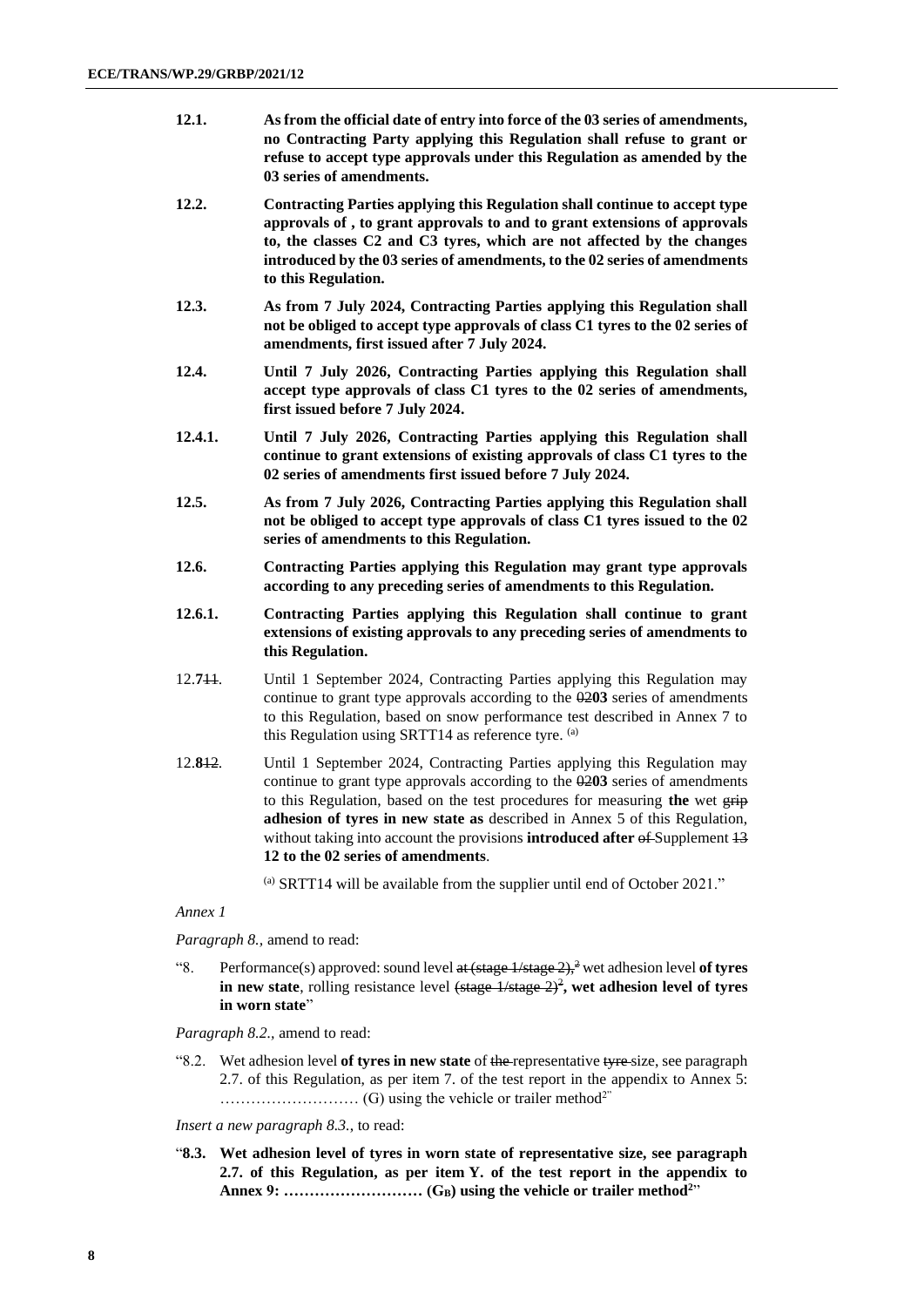*Paragraphs 8.3. (former) to 8.4.,* renumber as 8.4. to 8.5., respectively. *Annex 2, Appendix 1,* amend to read:

### "Annex 2 - Appendix 1

## Example of **Examples of separate UN Regulation No. 117**  approval marks

#### Arrangements of approval marks

(See paragraph 5.4. of this Regulation)

Approval according to Regulation No. 117

Example 1



The above approval mark, affixed to a tyre shows that a tyre concerned has been approved in the Netherlands (E 4) pursuant to Regulation No. 117 (marked by S2 (rolling sound at stage 2) only), under approval number 0212345. The first two digits of the approval number (02) indicate that the approval was granted according to the requirements 02 series of amendments to this Regulation.



**The above approval mark, affixed to a tyre shows that a tyre concerned has been approved in the Netherlands (E4) pursuant to UN Regulation No. 117 (marked by S (rolling sound)), under approval number 0312345. The first two digits of the approval number (03) indicate that the approval was granted according to the requirements of the 03 series of amendments to this Regulation.**



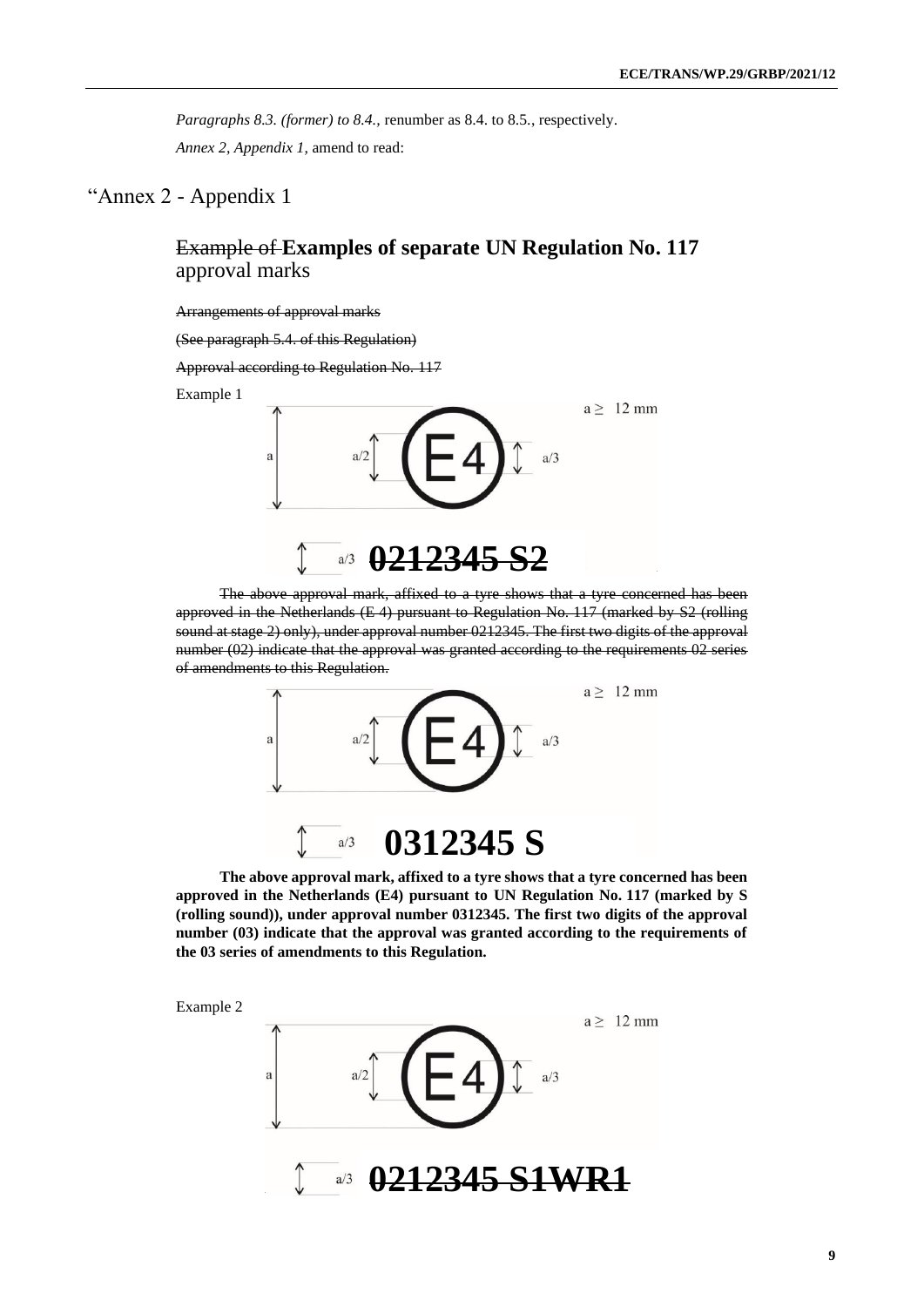The above approval mark shows that the tyre concerned has been approved in the Netherlands (E 4) pursuant to Regulation No. 117 (marked by S1 (rolling sound at stage 1) W (wet adhesion), and R1 (Rolling resistance at stage 1) under approval number 0212345. This indicates that the approval is for S1WR1. The first two digits of the approval number (02) indicate that the approval was granted according to the requirements of the 02 series of amendments to this Regulation.



**The above approval mark shows that the tyre concerned has been approved in the Netherlands (E4) pursuant to UN Regulation No. 117 (marked by S (rolling sound), W (wet adhesion of tyres in new state), R (rolling resistance) and B (wet adhesion of tyres in worn state)) under approval number 0312345. The first two digits of the approval number (03) indicate that the approval was granted according to the requirements of the 03 series of amendments to this Regulation.**"

*Annex 2, Appendix 2,* amend to read:

# "Annex 2 - Appendix 2

Approval according to UN Regulation No. 117 coincident with approval of UN Regulations Nos. 30 or 54<sup>1</sup>

Example 1



The above approval mark shows that the tyre concerned has been approved in the Netherlands (E 4) pursuant to Regulation No. 117 (marked by S2 (rolling sound at stage 2)), under approval number 0212345 and Regulation No. 30, under approval number 0236378. The first two digits of the approval number (02) indicate that the approval was granted according to the 02 series of amendments and Regulation No. 30 included the 02 series of amendments.

 $1$  Approvals in accordance with UN Regulation No. 117 for tyres within the scope of UN Regulation No. 54 currently do not include **the requirement on** wet adhesion requirements **of tyres in worn state on wet surfaces**.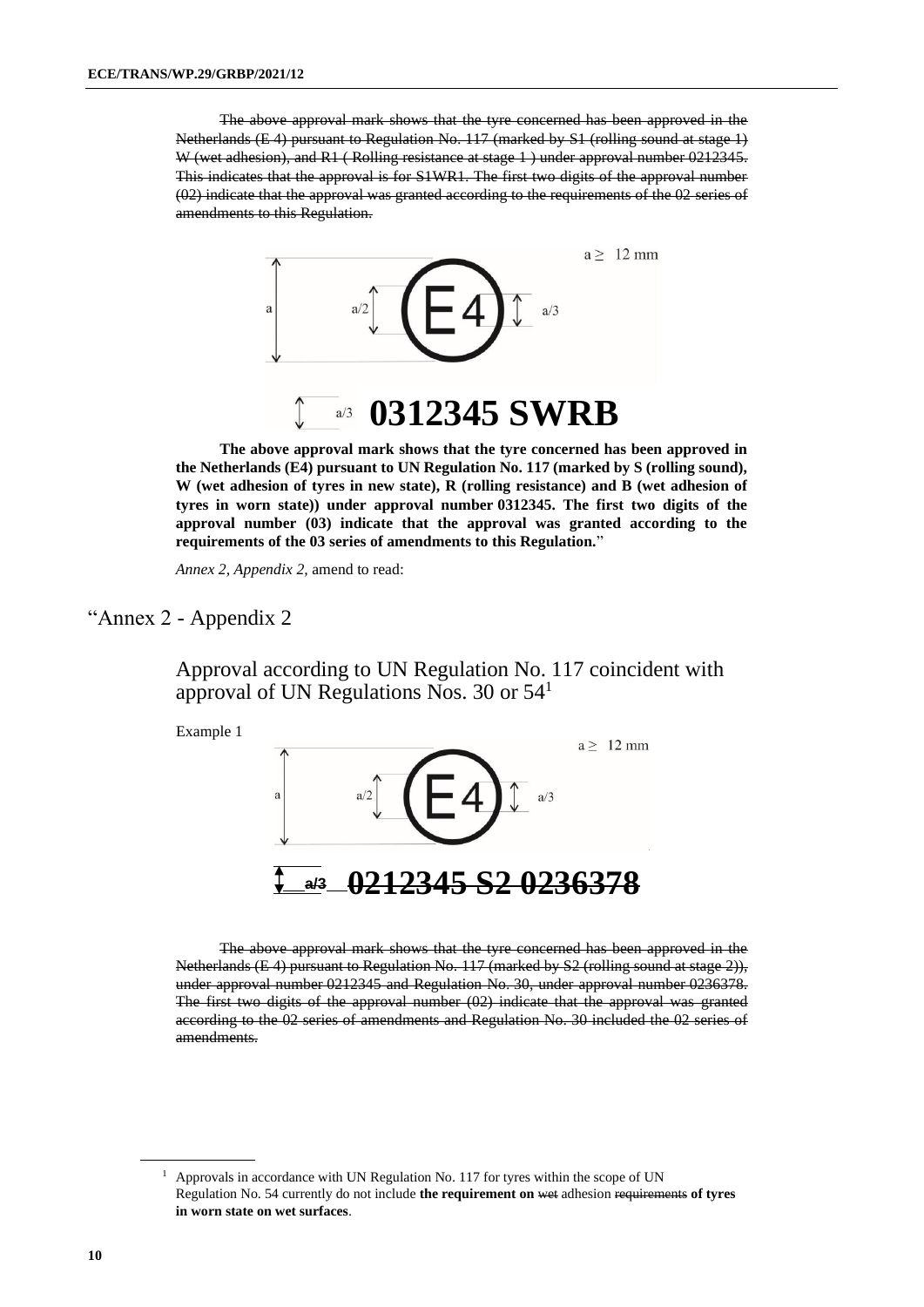

**The above approval mark shows that the tyre concerned has been approved in the Netherlands (E4) pursuant to UN Regulation No. 117 (marked by "S" (rolling sound)), under approval number 0312345 and UN Regulation No. 30, under approval number 0236378. The first two digits of the approval numbers ("03" and "02") indicate that the approval pursuant to UN Regulation No. 117 was granted according to the 03 series of amendments and the approval pursuant to UN Regulation No. 30 according to the 02 series of amendments.**





The above approval mark shows that the tyre concerned has been approved in the Netherlands (E 4) pursuant to Regulation No. 117 (marked by S2WR2 (rolling sound at stage 2 wet adhesion and rolling resistance at stage 2)), under approval number 0212345 and Regulation No. 30 under approval number 0236378. The first two digits of the approval number (02) indicate that the approval was granted according to the 02 series of amendments and Regulation No. 30 included the 02 series of amendments.

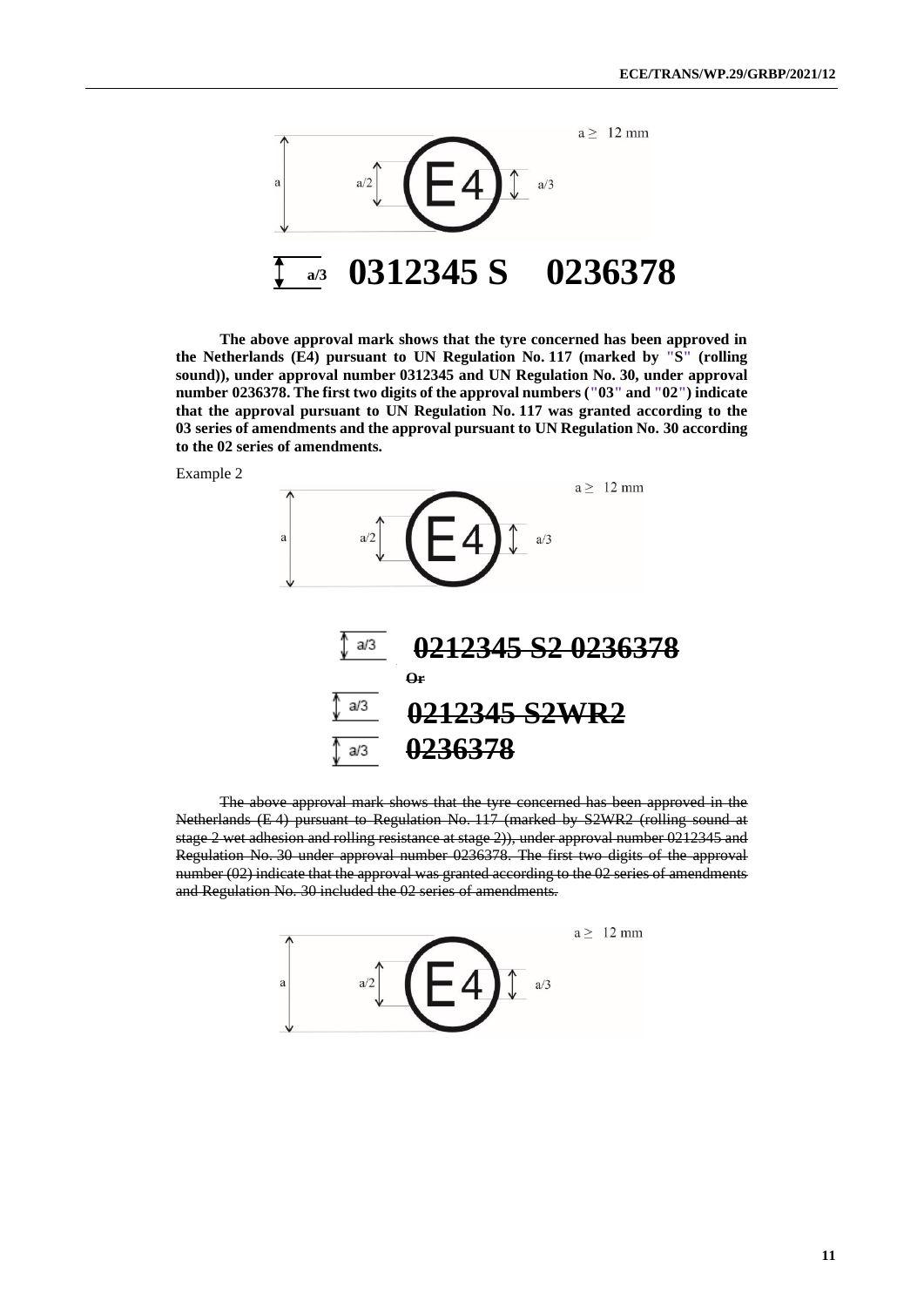### **0312345 SWRB 0236378**  $a/3$ **or 0312345 SWRB**  $a/3$ **0236378**  $a/3$

**The above approval mark shows that the tyre concerned has been approved in the Netherlands (E4) pursuant to UN Regulation No. 117 (marked by "SWRB" (rolling sound, wet adhesion of tyres in new state, rolling resistance and wet adhesion of tyres in worn state)), under approval number 0312345 and UN Regulation No. 30 under approval number 0236378. The first two digits of the approval numbers ("03" and "02") indicate that the approval pursuant to UN Regulation No. 117 was granted according to the 03 series of amendments and the approval pursuant to UN Regulation No. 30 according to the 02 series of amendments.**

Example 3



The above approval mark shows that the tyre concerned has been approved in the Netherlands (E 4) pursuant to Regulation No. 117 and the 02 series of amendments under approval number 0212345 (marked by S2), and Regulation No. 54. This indicates that the approval is for rolling sound stage 2 (S2). The first two digits of the Regulation No. 117 approval number (02) in conjunction with "S2" indicate that the first approval was granted in accordance with Regulation No. 117 which included the 02 series of amendments. The first two digits of Regulation No. 54 (00) indicate that this Regulation was in its original form.



**The above approval mark shows that the tyre concerned has been approved in the Netherlands (E4) pursuant to UN Regulation No. 117 (marked by "SWR" (rolling sound, wet adhesion of tyres in new state and rolling resistance)), under approval number 0312345 and UN Regulation No. 54 under approval number 0065432. The first two digits of the approval numbers ("03" and "00") indicate that the approval pursuant to UN Regulation No. 117 was granted according to the 03 series of amendments and the approval pursuant to UN Regulation No. 54 according to its original form.**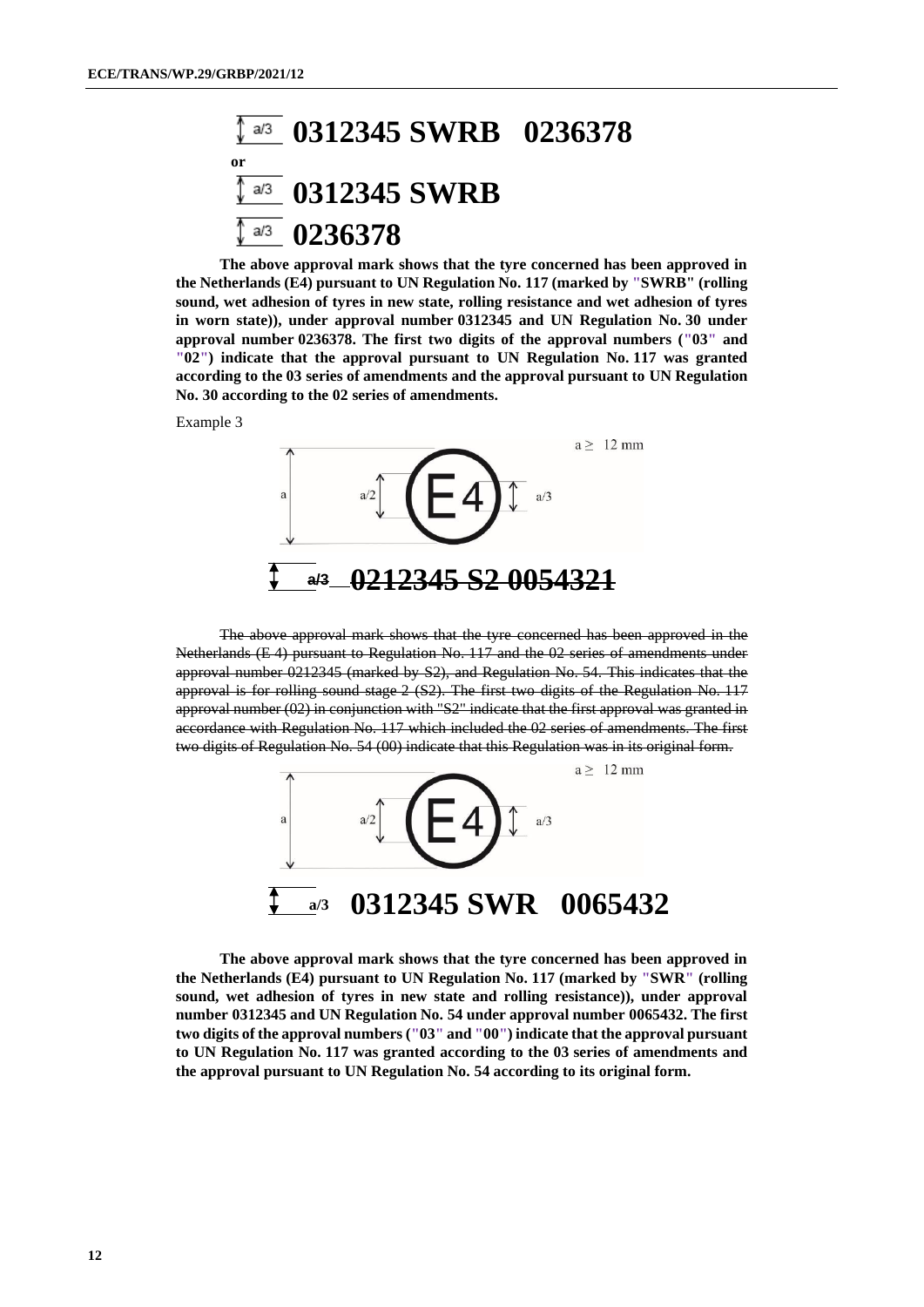

The above approval mark shows that the tyre concerned has been approved in the Netherlands (E 4) pursuant to Regulation No. 117 and the 02 series of amendments under approval number 0212345 (marked by S2 R2), and Regulation No. 54. This indicates that the approval is for rolling sound stage 2 (S2) and rolling resistance stage 2. The first two digits of the Regulation No. 117 approval number (02) in conjunction with "S2R2" indicate that the first approval was granted in accordance with Regulation No. 117 which included the 02 series of amendments. The first two digits of Regulation No. 54 (00) indicate that this Regulation was in its original form. "

*Annex 2, Appendix 3,* amend to read:

## "Annex 2 - Appendix 3

Combinations of markings of approvals issued in accordance with Regulations Nos. 117, 30 or 54 **2**



The above approval mark shows that the tyre concerned has been approved in the Netherlands (E 4) pursuant to UN Regulation No. 30 according to its 02 series of amendments (indicated by the first two digits of the approval number, "02") under approval number 0236378. It is also marked by "+ 02S1" which indicates that the tyre was also approved pursuant to UN Regulation No. 117 (02 series of amendments) for rolling sound at stage 1.



**The above approval mark shows that the tyre concerned has been approved in the Netherlands (E4) pursuant to UN Regulation No. 30 according to its 02 series of amendments (indicated by the first two digits of the approval number, "02") under** 

**<sup>2</sup> Approvals in accordance with UN Regulation No. 117 for tyres within the scope of UN Regulation No. 54 currently do not include the requirement on adhesion of tyres in worn state on wet surfaces.**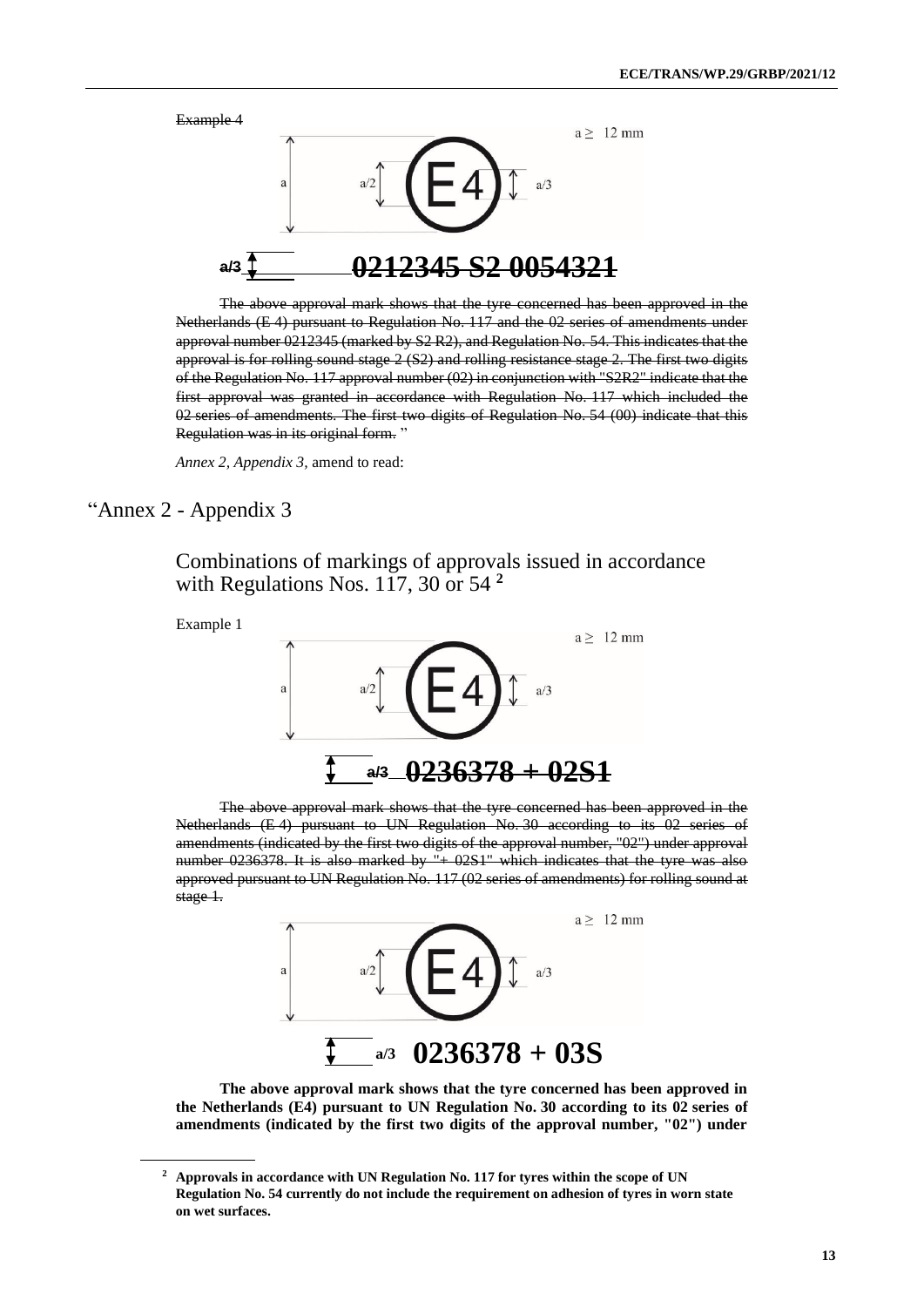**approval number 0236378. It is also marked by "+ 03S" which indicates that the tyre was also approved pursuant to UN Regulation No. 117 (03 series of amendments) for S (rolling sound).**

Example 2



The above approval mark shows that the tyre concerned has been approved in the Netherlands (E 4) pursuant to Regulation No. 30 according to its 02 series of amendments under approval number 0236378. It is also marked by "+ 02S1WR2" which indicates that the tyre was also approved pursuant to UN Regulation No. 117 (02 series of amendments) for S1 (rolling sound) W (wet adhesion) and R2 (rolling resistance).



**The above approval mark shows that the tyre concerned has been approved in the Netherlands (E4) pursuant to UN Regulation No. 30 according to its 02 series of amendments (indicated by the first two digits of the approval number, "02") under approval number 0236378. It is also marked by "+ 03SWRB" which indicates that the tyre was also approved pursuant to UN Regulation No. 117 (03 series of amendments) for S (rolling sound) W (wet adhesion of tyres in new state), R (rolling resistance) and B (wet adhesion of tyres in worn state)."** 

*Annex 2, Appendix 4,* amend to read:

### **"**Annex 2 - Appendix 4

Extensions to combine approvals issued in accordance with Regulation No. 117<sup>3</sup>

Example 1



<sup>&</sup>lt;sup>3</sup> Approvals in accordance with Regulation No. 117 for tyres within the scope of Regulation No. 54 currently do not include wet adhesion requirements.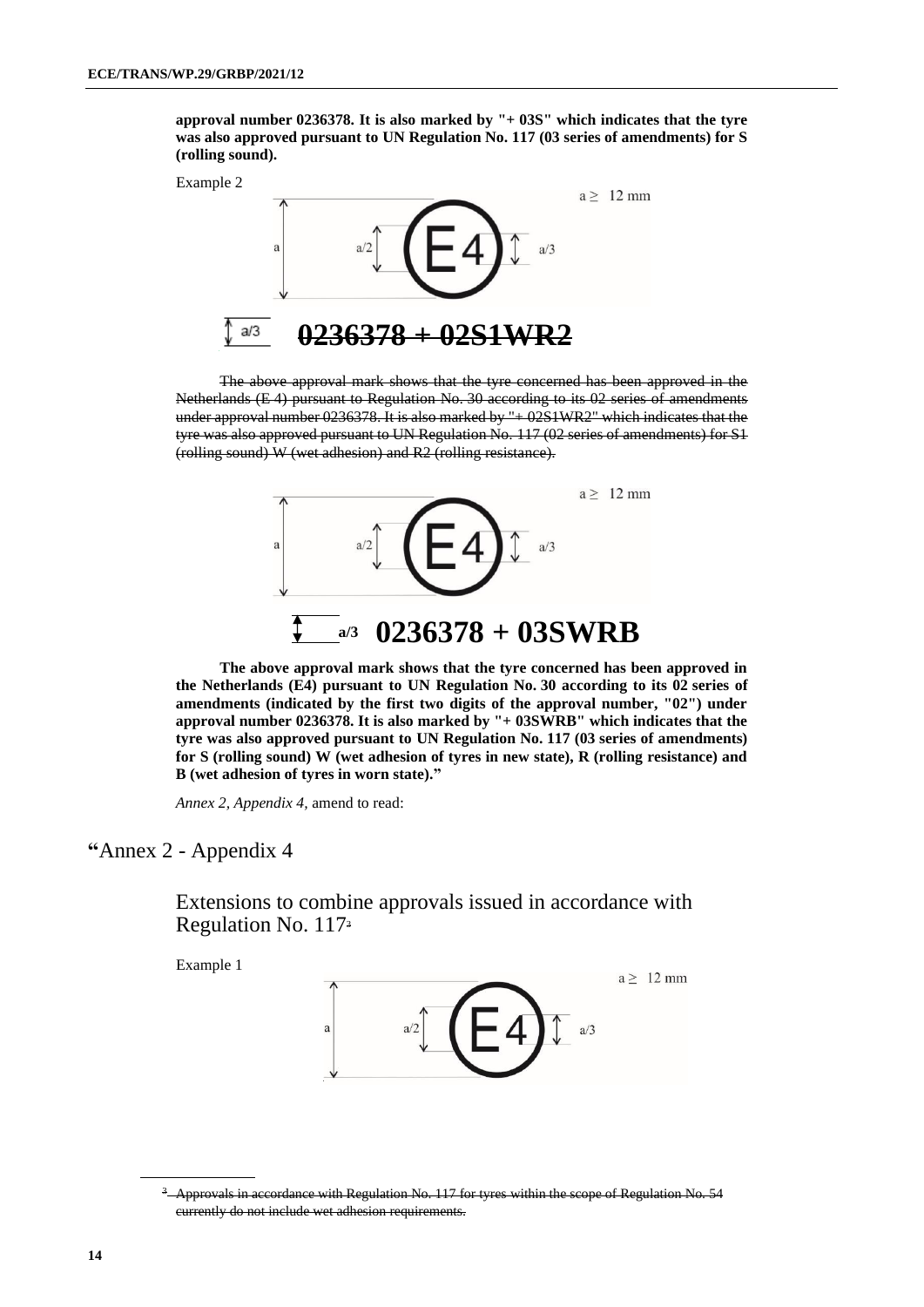#### **0212345 W + S2R2**  $a/3$

The above approval mark shows that the tyre concerned has been initially approved in the Netherlands (E 4) pursuant to Regulation No. 117 and the 02 series of amendments under approval number 0212345. This indicates that the approval is for W (wet grip). The  $S2R2$  preceded by  $+$  indicates that it has had its approval extended under Regulation No. 117 to rolling sound at stage 2 and rolling resistance at stage 2 based on separate certificate(s).



**The above approval mark shows that the tyre concerned has been initially approved in the Netherlands (E4) pursuant to UN Regulation No. 117 and the 02 series of amendments under approval number 0212345. The marking is complemented by S2WR2 (rolling sound at stage 2) W (wet adhesion of tyres in new state) and R (rolling resistance at stage 2) The "03B" preceded by "+" indicates that it has had its approval extended under UN Regulation No. 117 and 03 series of amendments to wet adhesion of tyres in worn state based on separate certificate.**

Example 2



The above approval mark shows that the tyre concerned has been initially approved in the Netherlands (E 4) pursuant to Regulation No. 117 and the 02 series of amendments under approval number 0212345. This indicates that the approval is for S1 (rolling sound at stage 1) and W (wet grip). The R1 preceded by  $+$  indicates that it has had its approval extended under Regulation No. 117 to rolling resistance at stage 1 based on separate certificate(s).

Example 3

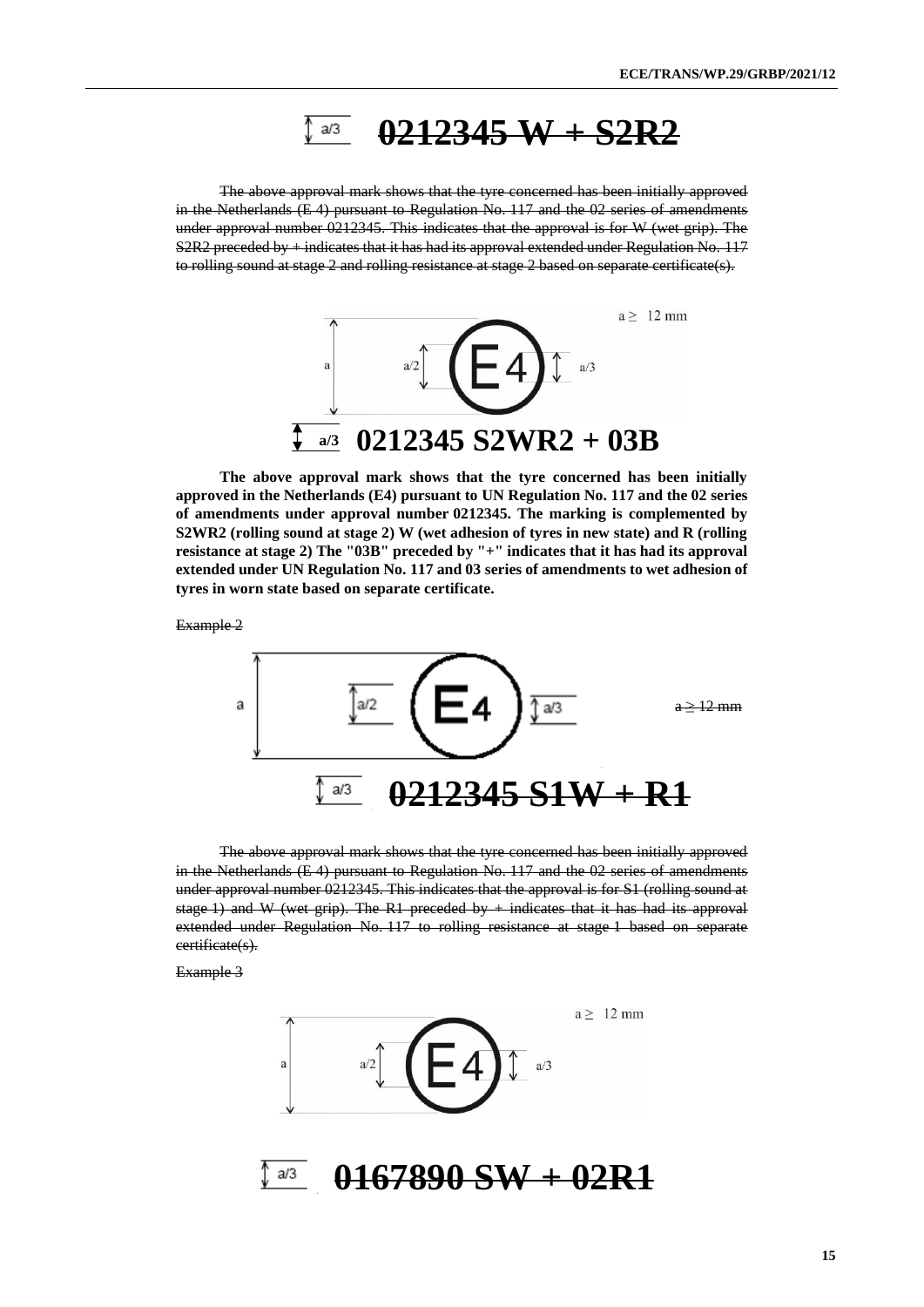The above approval mark shows that the tyre concerned has been initially approved in the Netherlands (E 4) pursuant to Regulation No. 117 and the 01 series of amendments under approval number 0167890. This indicates that the approval is for S (rolling sound at stage 1) and W (wet grip). The  $02R1$  preceded by  $+$  indicates that it has had its approval extended under Regulation No. 117 and the 02 series of amendments to rolling resistance at stage 1 based on separate certificate(s)."

*Annex 5, title,* amend to read*:*

"Test procedures for measuring the **adhesion on wet surfaces of tyres in new state** wet grip index of new tyres"

*Annex 5 – Appendix,* amend to read*:*

"Test reports examples of wet grip index **for tyres in new state**

*Example 1:* Test report of wet grip index for tyres in new state using trailer or tyre test vehicle method

…

*Example 2:* Test report of wet grip index **for tyres in new state** using vehicle method

…"

*Annex 7, Appendix 3, Part I, paragraph 7.*, amend to read:

"7. Snow grip index relative to SRTT according to paragraph **6.5.1.1.**6.4.1.1."

*Insert a new Annex 8,* to read*:*

#### "Annex 8 (reserved)"

*Insert a new Annex 9,* to read*:*

### "**Annex 9**

### **Test procedure for measuring the adhesion on wet surfaces of tyres in worn state**

- **1. General part (reserved)**
- **2. Tyres of class C1**

**Principle**

**Two steps:**

**1) Preparation of the tyre in worn state**

**2) Wet grip index evaluation of the tyre in worn state** 

**2.1. Definitions**

**For the purpose of this Annex, the "***Candidate tyre***" or "***Candidate tyre set***" [and the "***Reference tyre***" or "***Reference tyre set***"] mentioned in Part (A) of Annex 5 shall be read respectively as "***Candidate tyre in worn state***" or "***Candidate tyre set in worn state***"[ and the "***Reference tyre in worn state***" or "***Reference tyre set in worn state***"].**

**2.1.1. "T***yre in worn state***" or "***worn tyre***" means, for the purpose of this Regulation, a new tyre artificially worn by reducing the tread depth at the height of the tread-wear indicator as defined in the UN Regulation No. 30 (1.6 +0.6 / −0.0 mm).**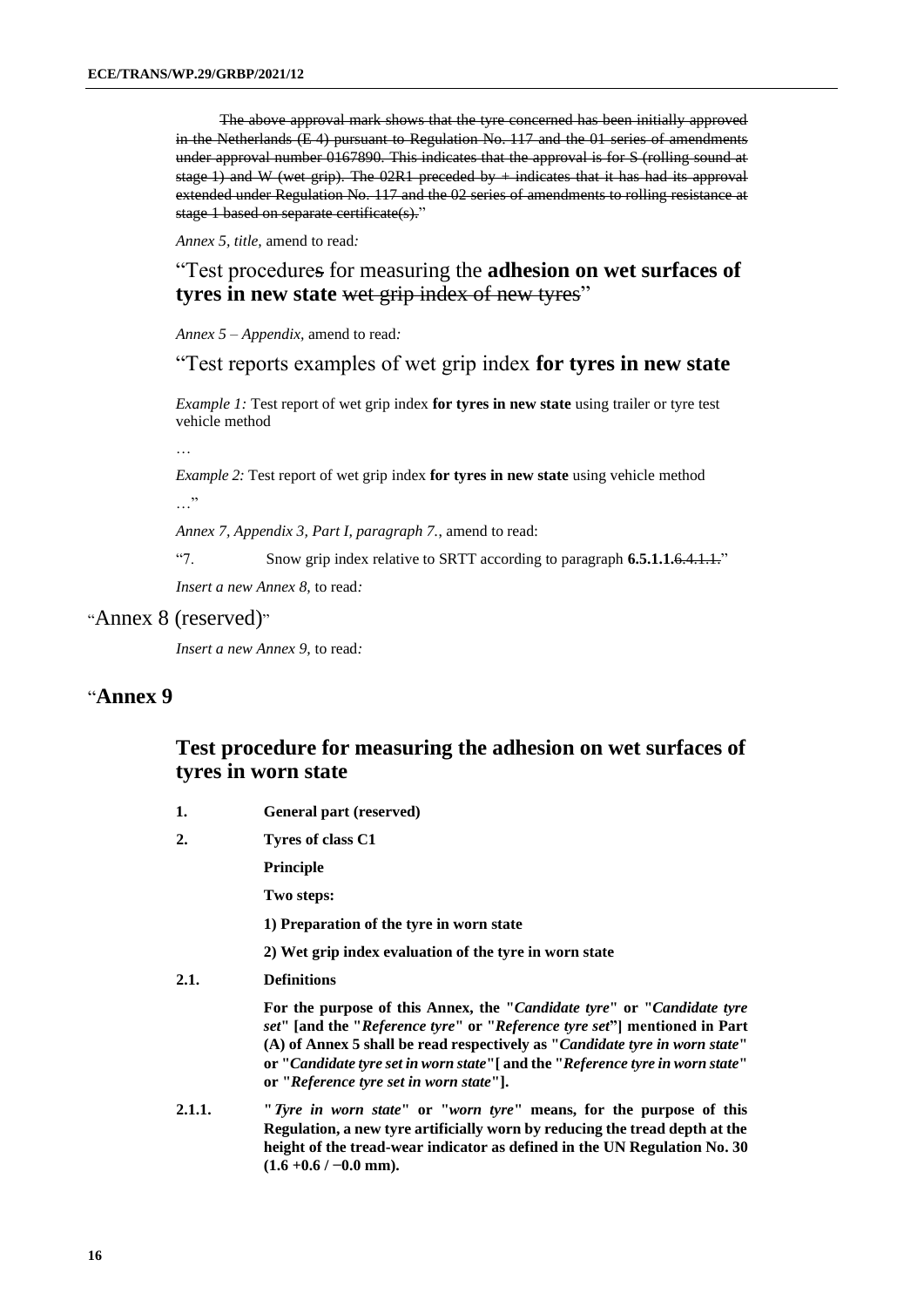- **2.1.2. "***Tyre in new state***" means a new tyre before starting to be artificially worn.**
- **2.1.3. "***Groove***" means the space between two adjacent ribs or blocks in the tread pattern.**
- **2.1.4. "***Groove depth***" means the perpendicular distance from a real or calculated reference plane defined by edges of two adjacent ribs to the lowest point in the groove.**
- **2.1.5. "***Groove average depth***" means the average of 4 tyre groove depth measurements in a single groove (figure 3).**
- **2.1.6. "***Reference tread width***" (***C***) is calculated as follows***:*

 $C = (1.075 - 0.005 \cdot Ra) \cdot S_1^{1.001}$ 

**Where:**

- *Ra* **is the nominal aspect ratio as defined as part of tyre size designation in UN Regulation No. 30 except for the sizes listed in Annex 5 of UN Regulation No. 30 where it is taken as 90 and**
- *S***<sup>1</sup> is the nominal section width according to UN Regulation No. 30 except for the sizes listed in Annex 5 of UN Regulation No. 30 where it is the tyre section width listed therein.**
- **2.1.7. "***Tread-wear indicators***": see definition in UN Regulation No.30.**
- **2.1.8. "***Centerline***" means the line dividing the overall width of the tyre in two equal parts.**
- **2.1.9. "***Central zone***" means the area on the tread width defined by the ¾ (75%) of the reference tread width (***C***) symmetrically measured from the centerline.**
- **2.1.10. "***Shoulder zone***" means the area on both sides of the tread outside of the central zone.**
- **2.1.11. "***Mould parting line***" means the border circumference in which mould tread pattern segments connects with mould sidewall plates. If no mould parting line is visible on the tyre, a virtual mould parting line shall be considered as the circumferential line in the equivalent position at the end of the shoulder grooves.**
- **2.1.12. "***Tread pattern limit points Li and Le***"** *means the* **points located on the tyre profile between mould parting line and hypothetical point up to 15 mm on the tyre profile towards centerline (see Figure 1).**



**Figure 1**

- **2.1.13. "***Buffing***" is all the processes of removing material from the tread to prepare the tyre in worn state for following the procedure in paragraph 2.2.1.**
- **2.2. Theoretical target profile of a tyre at worn state**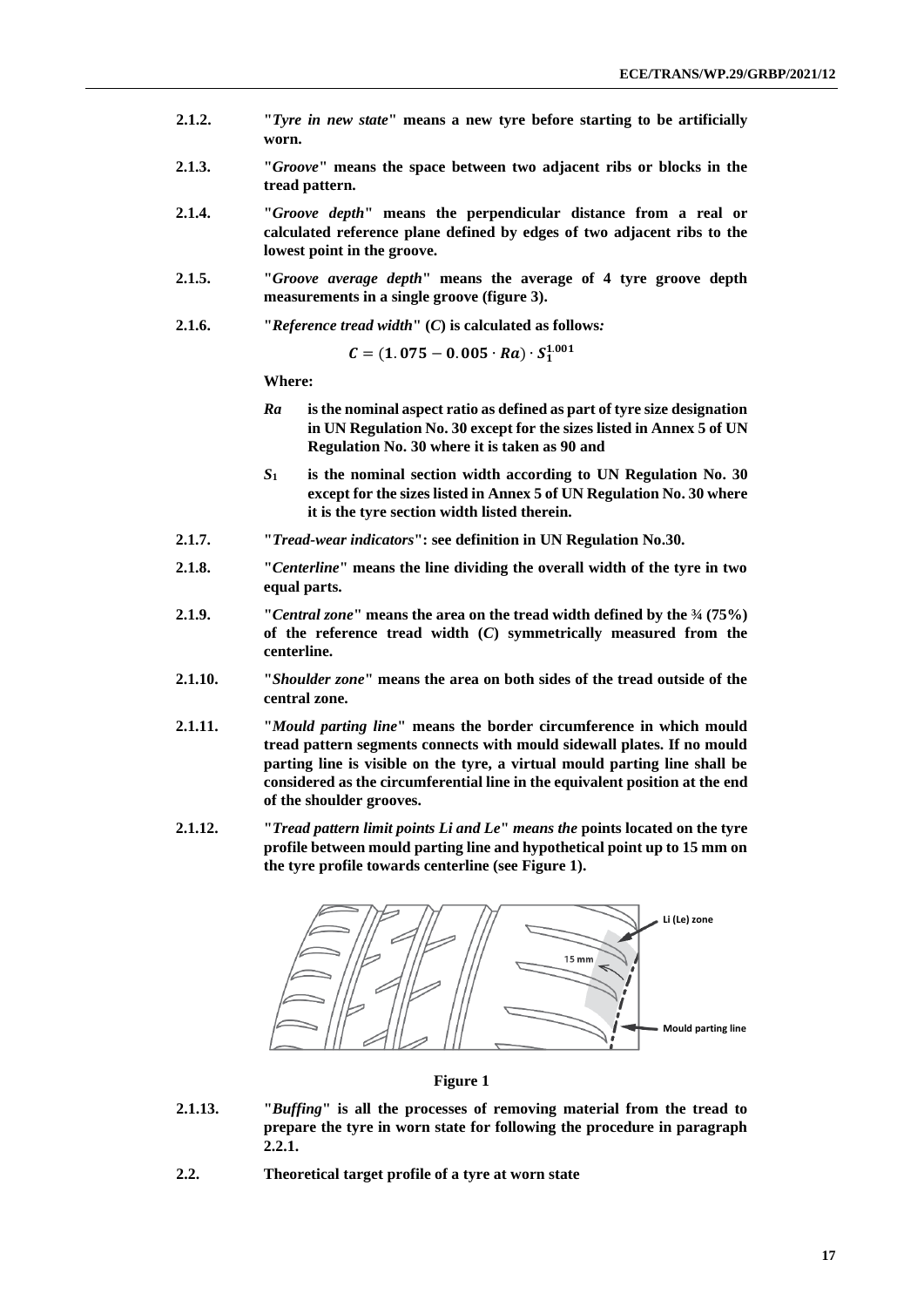**The theoretical target profile is the profile curve of the tyre in worn state, as described in paragraph 2.2.1.2.2.**

**2.2.1. Preparation of class C1 tyres in worn state**

**The following paragraphs outline the preparation of worn tyres of class C1 by removal of a predetermined amount of tread rubber (for example cutting, grinding, surface finish) for subsequent wet grip index testing.** 

- **2.2.1.1. Apparatus**
- **2.2.1.1.1.** *Tread Depth Gauge.*

**Any mechanical, optical, or electronic device capable of measuring groove (void) depth can be used. The resolution of the gauge shall be at least 0.02 mm. The accuracy of the gauge shall be to within ±0.04 mm.**

- **2.2.1.1.2.** *Tyre Tread Removal Machine,* **with equipment to remove tread rubber in a predetermined manner. Specifically, the equipment shall ensure a buffing accuracy and precision on the "average final depth" as required in the paragraph 2.2.1.2.4.1.**
- **2.2.1.2. Procedure**

**Choose 4 positions approximately equally spaced around the circumference.**



**Figure 2**

**At each of the four positions, choose measurement points in the lateral direction:**

- **In the central zone pursuant to the procedure described in paragraph 2.2.1.2.1. and**
- **In each shoulder zone at least one measurement point.**
- **2.2.1.2.1.** *Choice of the control measurement points of the central zone*

**To control the conformity of the preparation process (see paragraph 2.2.1.2.3., choose** *n* **measurement points in the central zone, in the lateral direction (see Figure 2)**

- **The number of measurement points** *n* **shall be greater than or equal to 4 \*/;**
- **1 measurement point in each principal groove;**
- **The other measurement points shall be located in non-principal grooves:**
	- o **At the maximum tread depth in the corresponding groove/zone;**
	- o **In order to have the most regular distribution of the** *n* **points.**

**\*/ In case a tyre tread profile does not allow the measurement at 4 points in the central zone, the tread depth may be measured at 3 measurement points.**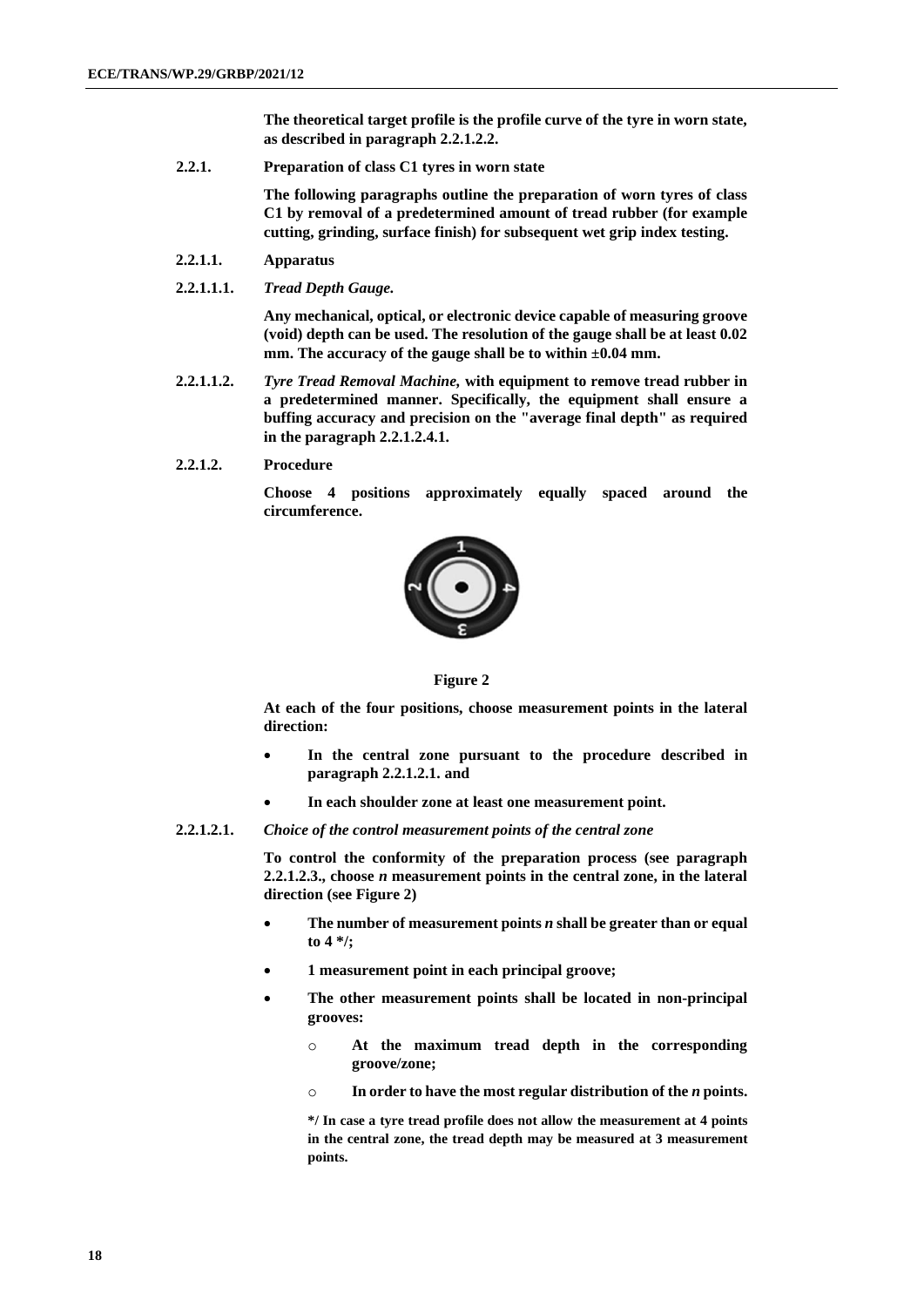**Measurement locations in the principal grooves shall be positioned at locations with full tread depth, for example, avoiding rubber ridges, tie bars, treadwear indicators and other elevated elements.** 



**Figure 3**

**2.2.1.2.2. Description of theoretical worn target profile**

**Central zone: curve built on a circle with its center located on the radial axle passing through the centerline and its radius built on a fit on all the points located at 2 mm height on all the control points as described in 2.2.1.2.1.. Alternatively, depending of the specificity of the tread pattern geometry, the fitting curve can be the offset of the original tyre profile.**

**Shoulder zone: edges of the artificial worn profile in the central part of the tread are connected with Le and Li points. Regularity of the whole artificial worn tyre profile (on the of the central zone to the shoulders) shall be assured (for example by an arc of circumference or another curve).**





**2.2.1.2.3. Preparation of the worn tyre.**

**Inspect the tyre to determine that there are no tread defects that would affect the finished tyre. If such conditions are noted, do not use the tyre for this procedure.**

**Depending on the worn tyre preparation processing technique, the removing of the rubber can be managed by targeting directly the worn tyre target profile, or by a manual regular controlling of the rubber removal, or other means.** 

- **2.2.1.2.4. Validation of the prepared tyre**
- **2.2.1.2.4.1. Validation of tread depths**

At the end of the preparation process, measure the depths in the  $(4 \cdot n)$ **measurement locations defined in 2.2.1.2.1.**

**For all the measurement points defined in the central zone:**

The individual final tread depths have to be  $2 \text{ mm } \pm 0.4 \text{ mm}$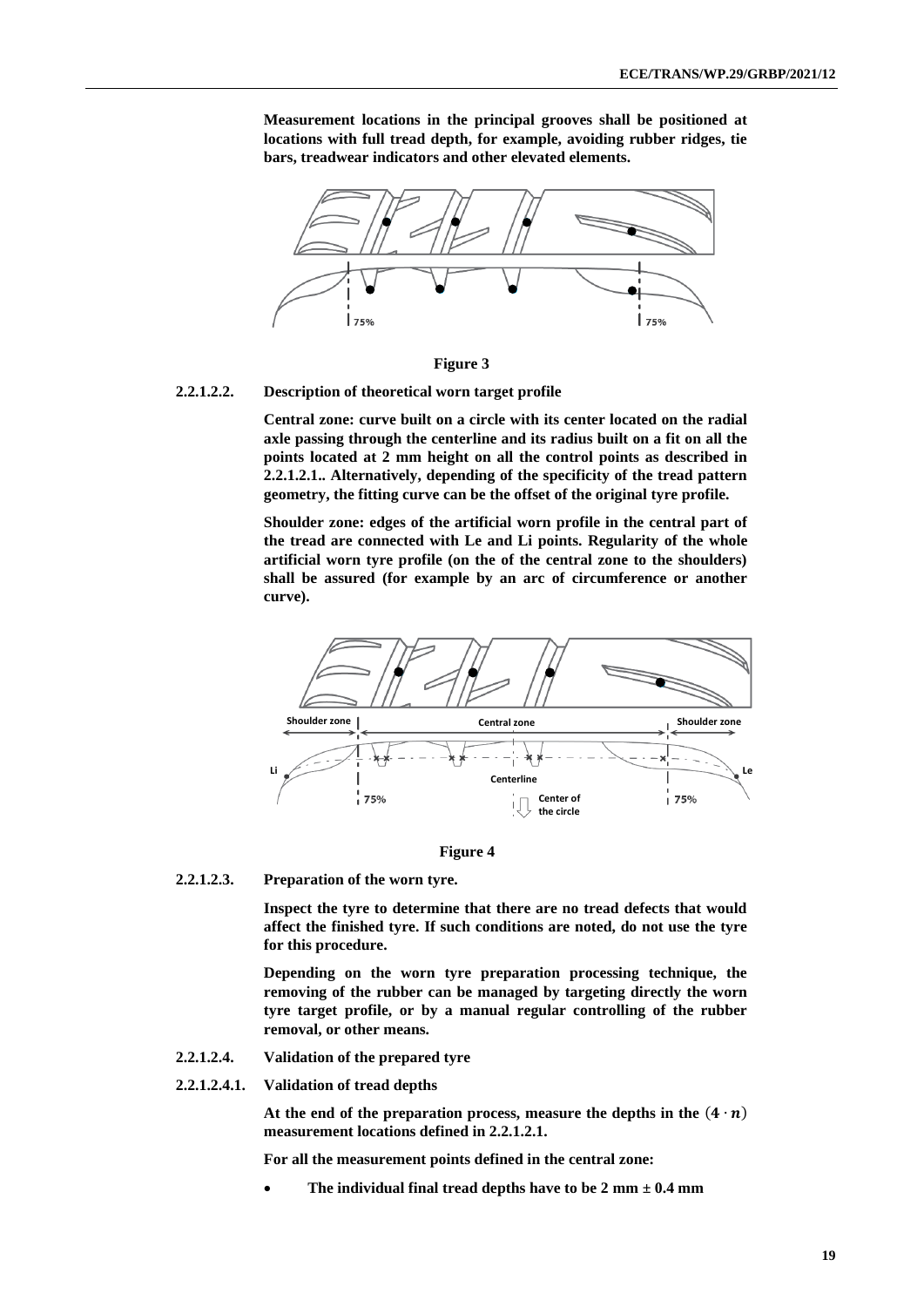• **The average tread depth has to be 2 mm ± 0.2 mm**

**For all the measurement points defined in the shoulder zone:**

• **The final tread depth in the shoulder zone shall not be higher than 2 mm.**



**Figure 5**

**If one of the above conditions is not met, another candidate tyre shall be prepared.**

**2.2.1.2.4.2. Validation of the surface of the worn tyre**

**The arithmetic mean deviation of the roughness profile, as defined in [ISO 4287:1997], of the final surface shall be determined at 3 measurements positions in the lateral direction approximately equally spaced on the prepared surface, at 4 circumferential positions equally spaced.[ The sampling length shall not be less than [8mm] and the evaluation length shall not be less than [40 mm]. The limit wavelengths for the profile filter shall be**  $\lambda$ **s** = [25 µm] and  $\lambda$ **c** = [0.8 mm].]

**The average of the 3 arithmetic mean deviation values of the roughness profile of the final surface shall not exceed [20 µm].**

**If the above condition is not met, another candidate tyre shall be prepared.**

**2.3. General test conditions**

**All the provisions specified in Annex 5, Part (A), paragraph 3. "General test conditions" and its subparagraphs apply except for paragraph 3.4. "Replacement of reference tyres". The paragraph 2.3.1. of this Annex applies instead.**

**2.3.1. Replacement of reference tyres**

**When irregular wear or damage results from tests, or when wear or aging influences the test results, the use of the reference tyre shall be discontinued.**

**2.4. Testing methods for measuring the adhesion on wet surfaces**

**For the calculation of the wet grip index (GB) of a candidate tyre in worn state, the wet grip braking performance of the candidate tyre is compared to the wet grip braking performance of the reference tyre on a vehicle travelling straight ahead on a wet, paved surface. It is measured with one of the following methods:**

**(a) Vehicle method consisting of testing a set of tyres mounted on an instrumented passenger car;**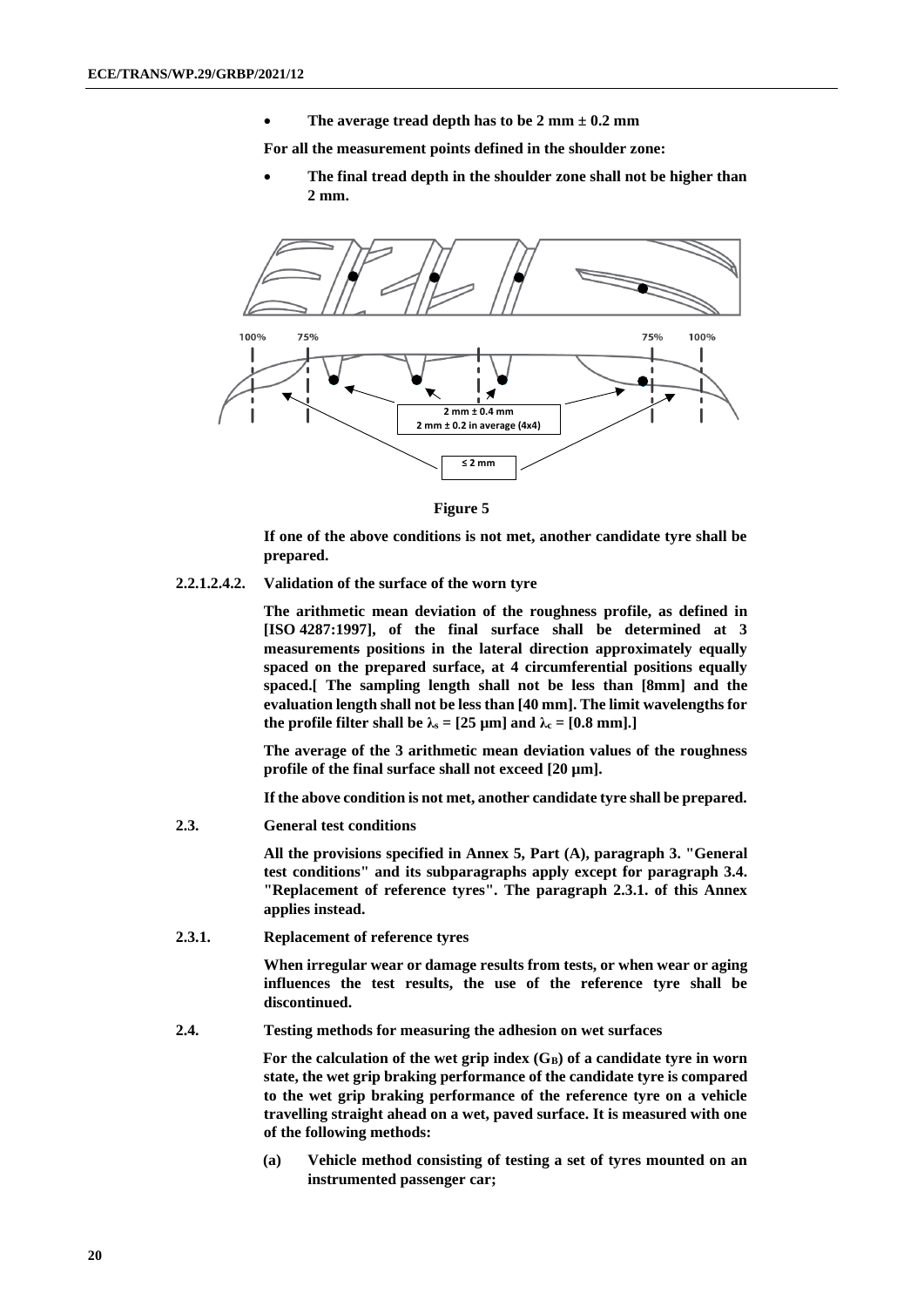- **(b) Testing method using a trailer towed by a vehicle or a tyre test vehicle, equipped with the test tyre(s).**
- **2.4.1. Testing method (a) using an instrumented passenger car**

**All the provisions specified in Annex 5, Part (A), paragraph 4.1. "Testing method (a) using an instrumented passenger car" and its subparagraphs apply with the exception of paragraph 4.1.6. "Processing of measurement results". The paragraph 2.4.1.1. of this Annex applies instead.**

- **2.4.1.1. Processing of measurement results**
- **2.4.1.1.1. Calculation of the average braking force coefficient**

**All the provisions specified in Annex 5, Part (A), paragraph 4.1.6.1. apply.**

#### **2.4.1.1.2. Validation of results**

**The coefficient of variation** *CVBFC* **is calculated as follows:**

$$
CV_{BFC} = 100\% \cdot \frac{\sigma_{BFC}}{\overline{BFC_{ave}}}
$$

**where**

 $\sigma_{BFC} = \sqrt{\frac{1}{N-1}}$  $\frac{1}{N-1}$ ∑ $\sum_{j=1}^{N}$ (*BFC<sub>ave,j</sub> –*  $\overline{BFC_{ave}}$ )<sup>2</sup> denotes the corrected sample **standard deviation and**

 $\overline{BFC_{ave}}$  the arithmetic mean of the average braking force coefficients *BFCave,j* **of** *N* **test runs.**

**For the reference tyre:**

- **(a) The coefficient of variation** *CVBFC* **of the initial and the final braking test of the reference tyre within one test cycle shall be less than or equal to [4] per cent.**
- **(b) The arithmetic means of the average braking force coefficients of the initial and the final braking test shall not differ by more than [5] per cent of the average of the two values:**

$$
CVal(BFC_{ave}) = 100\% \cdot 2 \cdot \left| \frac{\overline{BFC_{ave}}(R_i) - \overline{BFC_{ave}}(R_f)}{\overline{BFC_{ave}}(R_i) + \overline{BFC_{ave}}(R_f)} \right| \leq [5]\%
$$

**where**

 $\overline{BFC_{ave}}(R_i)$  /  $\overline{BFC_{ave}}(R_f)$  is the arithmetic mean of the average **braking force coefficients in the initial/final braking test of the reference tyre within a test cycle.**

**(c) The temperature-corrected average braking force coefficients (BFCave,corr, see paragraph 3.2.1. of this Annex) as calculated from the initial and from the final braking tests of the reference tyre within a test cycle shall be not less than [0.57] and not greater than [0.79].**

**If one or more of the above conditions is not met, the complete test cycle shall be performed again.**

**For the candidate tyres (T):**

**The coefficient of variation** *CVBFC* **is calculated for each candidate tyre set. If one coefficient of variation is higher than [4] per cent, the data shall be discarded and the braking test repeated for that candidate tyre set.**

**2.4.1.1.3. Calculation of adjusted average braking force coefficient**

**All the provisions specified in Annex 5, Part (A), paragraph 4.1.6.3. apply.**

**2.4.1.1.4. Calculation of the wet grip index of the candidate tyre**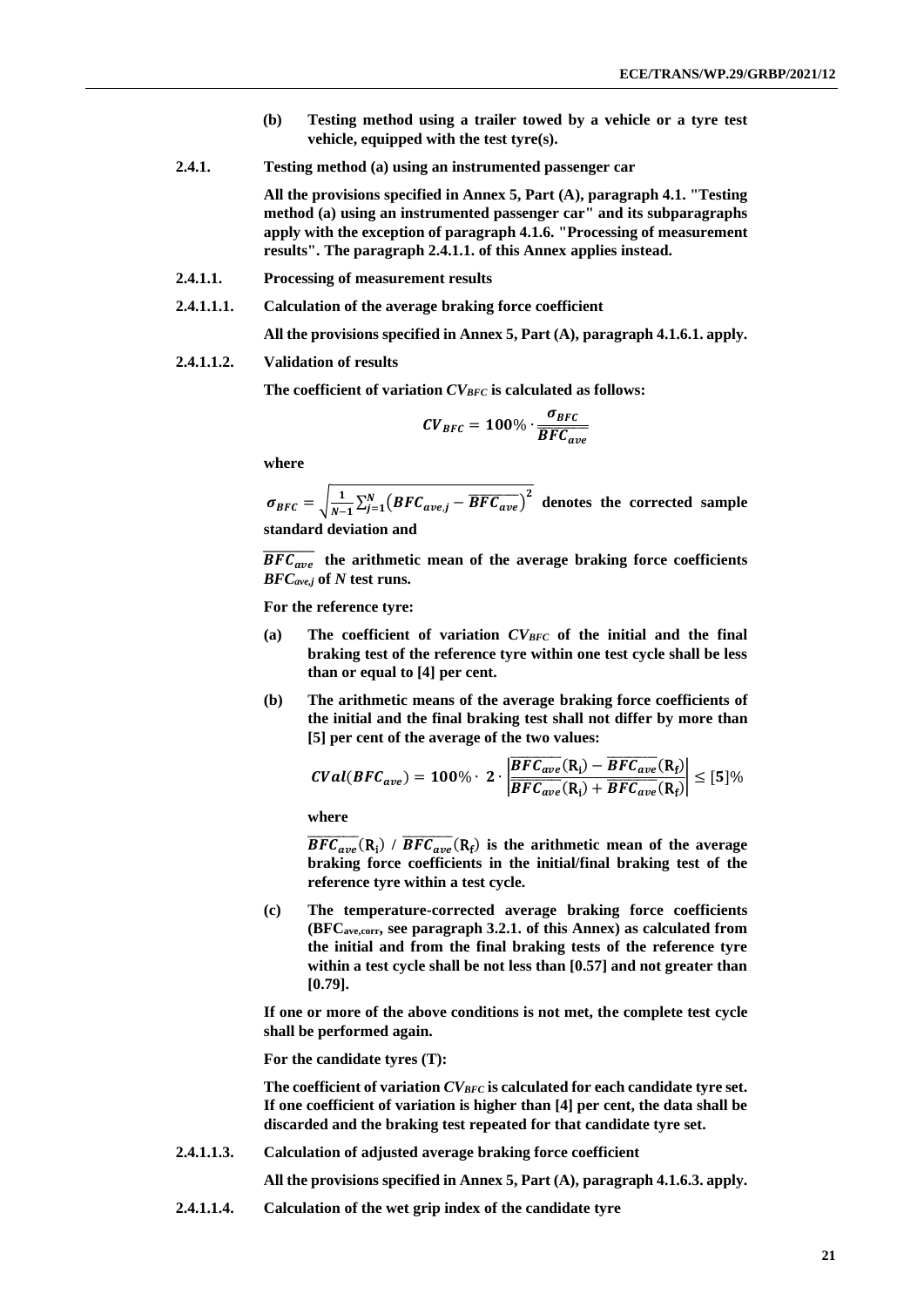**[The wet grip index**  $G_B(T_n)$  **of the candidate tyre**  $T_n$  **(** $n = 1, 2$  **or 3) is calculated as follows:**

$$
G_B(T_n) = K_{\text{vehicle}} \cdot \{ \overline{BFC_{ave}}(T_n) - [a \cdot \Delta BFC(R) + b \cdot \Delta \vartheta + c \cdot (\Delta \vartheta)^2 + d \cdot \Delta MTD] \}
$$
  
where:

 $\overline{BFC_{ave}}(T_n)$  is the arithmetic mean of the average braking force **coefficients of the candidate tyre T***<sup>n</sup>* **within a braking test;**

$$
\Delta BFC(R) = BFC_{adj}(R) - BFC(R_0)
$$

- *BFC***adj(R) is the adjusted average braking force coefficient in accordance with Table 1;**
- *BFC***(R0) = 0.68 is fixed as the braking force coefficient for the reference tyre in the reference conditions;**

$$
\Delta\boldsymbol{\vartheta}=\boldsymbol{\vartheta}-\boldsymbol{\vartheta}_0
$$

- *ϑ* **is the measured wet surface temperature in degrees Celsius when the candidate tyre T<sup>n</sup> is tested;**
- *ϑ***<sup>0</sup> is the wetted surface reference temperature for the candidate tyre according to its category of use as listed in Table 2;**

$$
\triangle MTD = MTD - MTD_0
$$

*MTD* **is the measured macro texture depth in mm of the track (see paragraph 3.1.4. of this Annex);**

*MTD***<sup>0</sup> = 0.8 mm is the macro texture depth of the reference track;**

*K***vehicle = 1.87 is a factor to grant consistency between previous calculation of the wet grip index and this one, and to ensure convergence between vehicle and trailer method and**

**coefficients** *a***,** *b***,** *c* **and** *d* **are given in Table 2.**

**Table 2**

| Category of use                                |                  | $g_{\scriptscriptstyle{\theta}}$ | a          | b                      | $\pmb{c}$              | d           |  |
|------------------------------------------------|------------------|----------------------------------|------------|------------------------|------------------------|-------------|--|
|                                                |                  | $(^{\bullet}C)$                  |            | $({}^{\bullet}C^{-1})$ | $({}^{\bullet}C^{-2})$ | $(mm^{-1})$ |  |
| <b>Normal tyre</b>                             |                  | 20                               | $+0.99382$ | $+0.00269$             | $-0.00028$             | $-0.02472$  |  |
|                                                | <b>Snow tyre</b> |                                  | $+0.92654$ | $-0.00121$             | $-0.00007$             | $-0.04279$  |  |
| Snow tyre for use in<br>severe snow conditions |                  | 10                               | $+0.72029$ | $-0.00539$             | $+0.00022$             | $-0.03037$  |  |
| Special use tyre                               |                  | not defined                      |            |                        |                        |             |  |

**]**

**2.4.2. Testing method (b) using a trailer towed by a vehicle or a tyre test vehicle**

**All the provisions specified in Annex 5, Part (A), paragraph 4.2. "Testing method (b) using a trailer towed by a vehicle or a tyre test vehicle" and its subparagraphs apply with the exception of paragraph 4.2.8. "Processing of measurement results". The paragraph 2.4.2.1. of this Annex applies instead.**

- **2.4.2.1. Processing of measurement results**
- **2.4.2.1.1. Calculation of the peak braking force coefficient**

**All the provisions specified in Annex 5, Part (A), paragraph 4.2.8.1. apply.**

**2.4.2.1.2. Validation of results**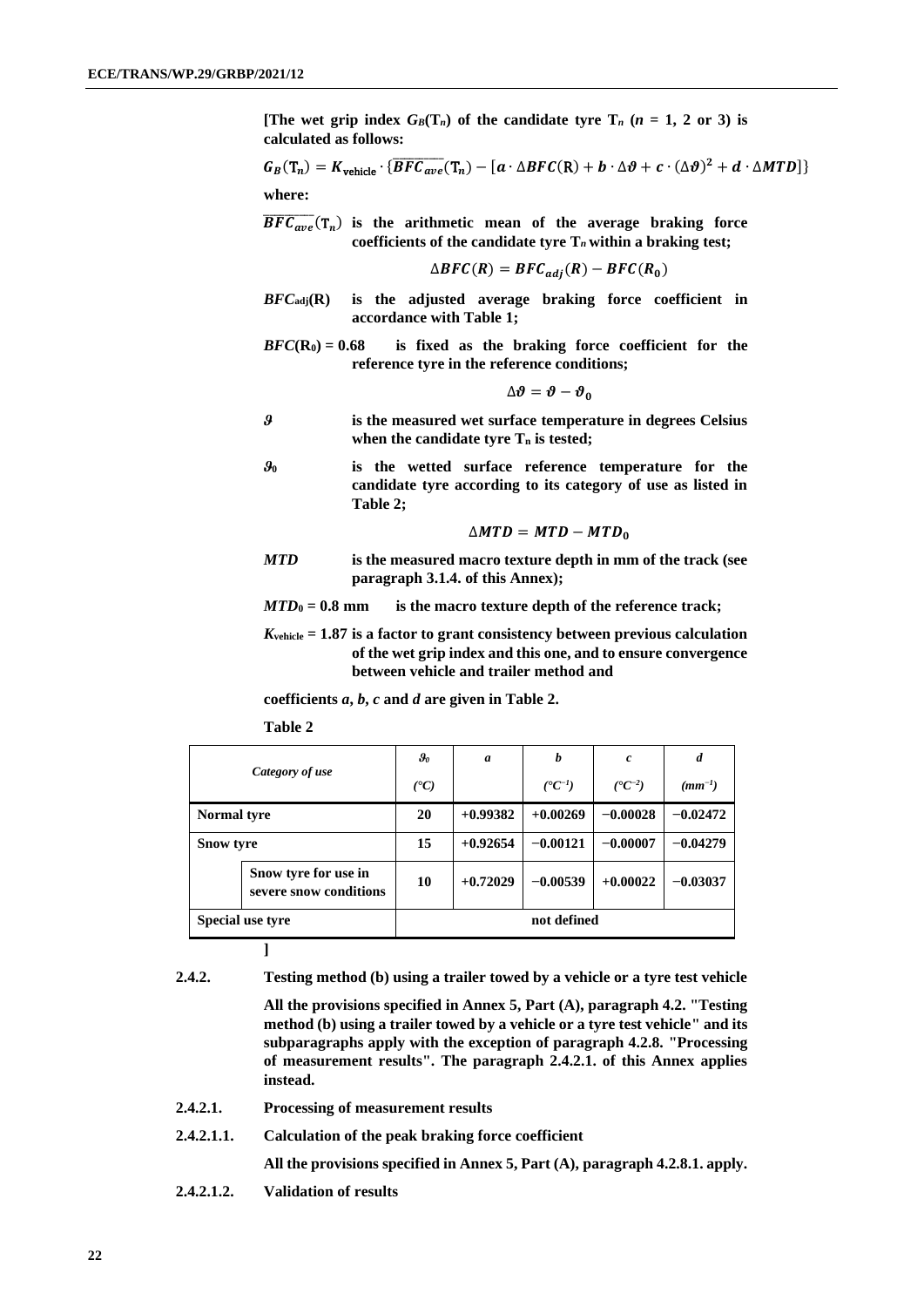The  $\mu_{\text{peak}}$  coefficient of variation  $CV_{\mu}$  is calculated as follows:

$$
CV_{\mu} = 100\% \cdot \frac{\sigma_{\mu}}{\overline{\mu_{\rm peak}}}
$$

**where**

$$
\sigma_{\mu} = \sqrt{\frac{1}{N-1} \sum_{j=1}^{N} (\mu_{\text{peak},j} - \overline{\mu_{\text{peak}}})^2}
$$
 denotes the corrected sample standard deviation and

 $\overline{\mu _{\rm peak}}$  the arithmetic mean of the peak braking force coefficients  $(\mu _{\rm peak,j})$  of *N* **test runs.**

**For the reference tyre (R):**

- (a) **The coefficients of variation**  $CV_\mu$  **of the initial and the final braking tests of the reference tyre within one test cycle shall be less than or equal to [4] per cent;**
- **(b) The arithmetic mean of the peak braking force coefficients of initial and the final braking test of the reference tyre within one test cycle shall not differ by more than [5] per cent of the average of the two values:**

$$
CVal(BFC_{ave}) = 100\% \cdot 2 \cdot \left| \frac{\overline{BFC_{ave}}(R_i) - \overline{BFC_{ave}}(R_f)}{\overline{BFC_{ave}}(R_i) + \overline{BFC_{ave}}(R_f)} \right| \leq [5]\%
$$

**where**

 $\overline{\mu_{peak}}(\rm R_i)$  /  $\overline{\mu_{peak}}(\rm R_i)$ ) **is the arithmetic mean of the peak braking force coefficients in the initial/final braking test of the reference tyre within a test cycle;**

**(c) The temperature-corrected average peak braking force coefficients (***µ***peak,corr, see paragraph 3.2.2. of this Annex) as calculated from the initial and from the final braking test of the reference tyre within a test cycle shall be not less than [0.65] and not greater than [0.90].**

**If one or more of the above conditions is not met, the complete test cycle shall be performed again.**

**For the candidate tyre(s) (T***n***):**

The coefficient of variation of the peak braking force coefficient  $CV_\mu$  is **calculated for each candidate tyre. If one coefficient of variation is greater than [5] per cent, the data shall be discarded and the braking test repeated for this candidate tyre.**

**2.4.2.1.3. Calculation of the adjusted average peak braking force coefficient of the reference tyre**

**All the provisions specified in Annex 5, Part (A), paragraph 4.2.8.3. apply.**

**2.4.2.1.4. Calculation of the wet grip index of the candidate tyre** 

**[The wet grip index**  $G_B(T_n)$  **of the candidate tyre**  $T_n$  **(** $n = 1, 2, 3$ **) is calculated as follows:**

$$
G_B(T_n) = K_{\text{traller}} \cdot \{ \overline{\mu_{peak}}(T_n) - [a \cdot \Delta \mu_{peak}(R) + b \cdot \Delta \vartheta + c \cdot (\Delta \vartheta)^2 + d \cdot \Delta \text{MTD} \} \}
$$

**where:**

 $\overline{\mu_{peak}}(T_n)$  is the arithmetic mean of the peak braking force coefficients **of the candidate tyre T***<sup>n</sup>* **within a braking test;**

$$
\Delta \mu_{peak}(R) = \mu_{peak,adj}(R) - \mu_{peak}(R_0)
$$

 $\mu_{\text{peak,adj}}(R)$  is the adjusted peak braking force coefficient in accordance **with Table 3;**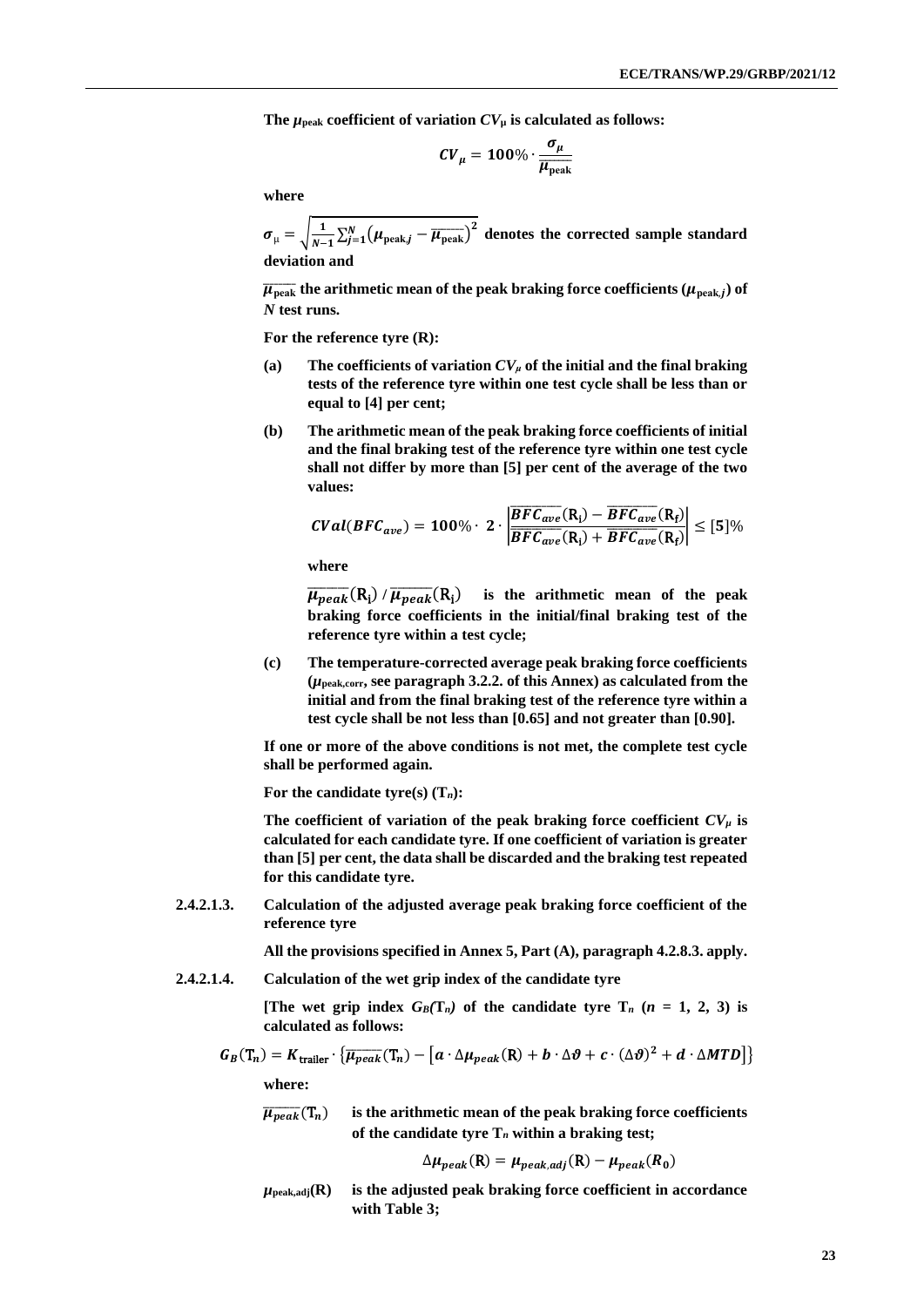$\mu_{\text{peak}}(R_0) = 0.85$  is fixed as the peak braking force coefficient for the **reference tyre in the reference conditions;**

$$
\Delta\pmb\vartheta=\pmb\vartheta-\pmb\vartheta_0
$$

- *ϑ* **is the measured wet surface temperature in degrees Celsius when the candidate tyre T<sup>n</sup> is tested;**
- *ϑ***<sup>0</sup> is the wetted surface reference temperature for the candidate tyre according to its sidewall marking as listed in Table 4;**

$$
\triangle MTD = MTD - MTD_0
$$

*MTD* **is the measured macro texture depth of the track**

- *MTD***<sup>0</sup> = 0.8 mm is fixed as the macro texture depth of the reference track;**
- *K***trailer = 1.50 is a factor to grant consistency between previous calculation of the wet grip index and this one, and to ensure convergence between vehicle and trailer method and**

**coefficient** *a***,** *b***,** *c* **and** *d* **are given in Table 4.**

**Table 4**

| Category of use                                |                  | $\boldsymbol{\vartheta_{0}}$<br>(°C) | a          | b<br>$({}^{\bullet}C^{-1})$ | c<br>$({}^{\bullet}C^{-2})$ | d<br>$(mm^{-1})$ |
|------------------------------------------------|------------------|--------------------------------------|------------|-----------------------------|-----------------------------|------------------|
| <b>Normal tyre</b>                             |                  | 20                                   | $+0.99757$ | $+0.00251$                  | $-0.00028$                  | $+0.07759$       |
| <b>Snow tyre</b>                               |                  | 15                                   | $+0.87084$ | $-0.00025$                  | $+0.00004$                  | $-0.01635$       |
| Snow tyre for use in<br>severe snow conditions |                  | 10                                   | $+0.67929$ | $+0.00115$                  | $-0.00005$                  | $+0.03963$       |
|                                                | Special use tyre |                                      |            | not defined                 |                             |                  |

**]**"

*Insert a new Annex 9 – Appendix 1,* to read*:*

# "**Annex 9 – Appendix 1**

## **Worn tyre preparation report example**

| Date of buffing                   |  |
|-----------------------------------|--|
| <b>Manufacturer</b>               |  |
| <b>Brand</b>                      |  |
| Trade description/commercial name |  |
| <b>Size</b>                       |  |
| <b>Service description</b>        |  |
| <b>Rim width</b>                  |  |
| Inflation pressure (kPa)          |  |
| Week of manufacture               |  |
| <b>Tyre identification code</b>   |  |

#### **Tread depth measurement**

| <b>Tread depth</b>               | in central zone | <b>Circumferential locations</b> | Average |  |  |  |
|----------------------------------|-----------------|----------------------------------|---------|--|--|--|
| Central zone: $(2.0 \pm 0.4)$ mm | (ves/no         |                                  |         |  |  |  |
| Shoulder zone: $\leq$ 2 mm       |                 |                                  |         |  |  |  |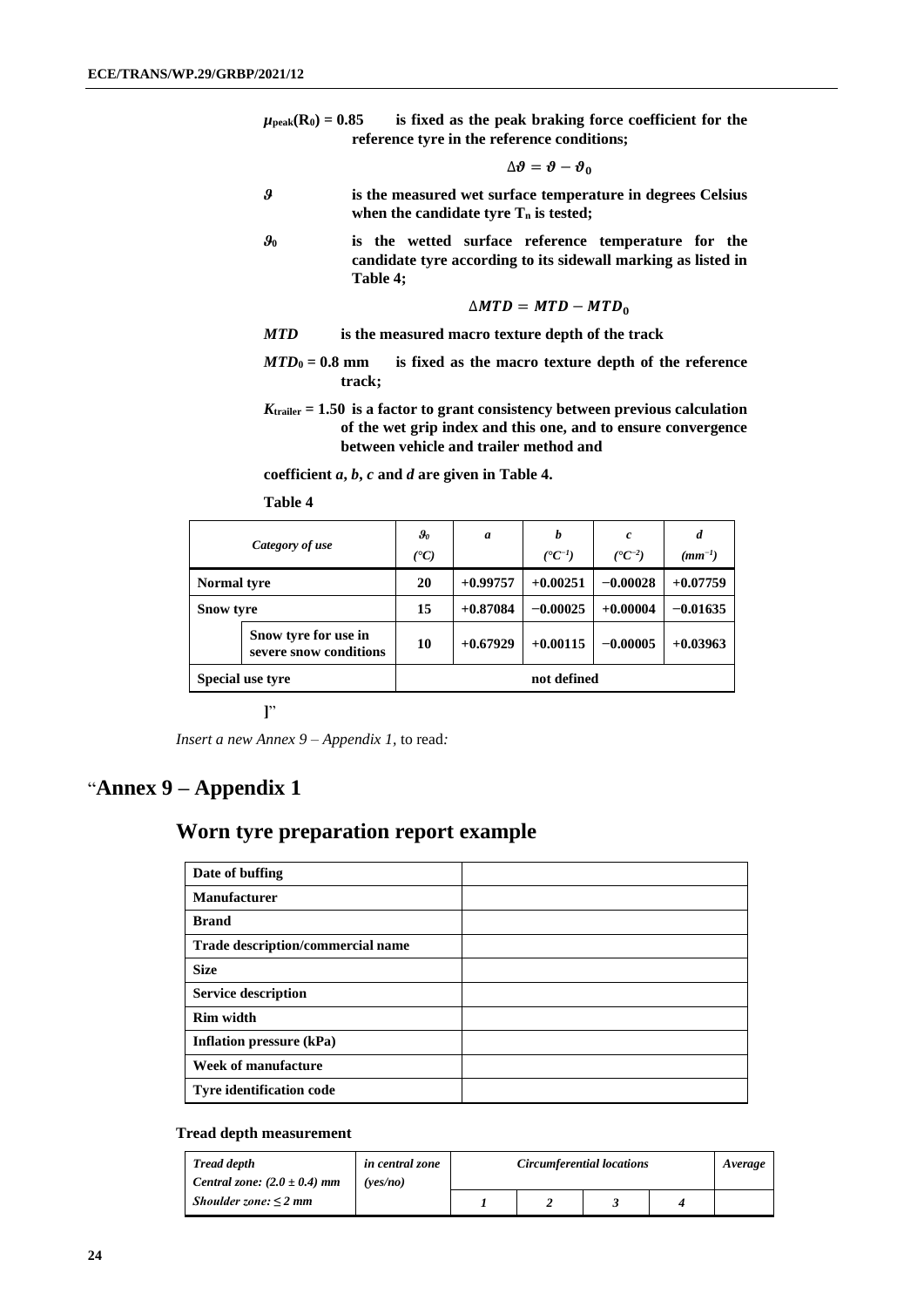|                              | $\overline{2}$ |  |  |  |  |
|------------------------------|----------------|--|--|--|--|
| <b>Transversal locations</b> | 3              |  |  |  |  |
|                              | 4              |  |  |  |  |
|                              | 5              |  |  |  |  |
|                              | 6              |  |  |  |  |
|                              |                |  |  |  |  |
|                              | 8              |  |  |  |  |
| Average                      |                |  |  |  |  |

|                                                                              | <b>Values</b> |
|------------------------------------------------------------------------------|---------------|
| Average tread depth in central zone (mm)<br>Central zone: $(2.0 \pm 0.2)$ mm |               |
| Average tread depth in shoulder zone (mm)                                    |               |
| Shoulder zone: $\leq 2$ mm                                                   |               |

#### **Roughness measurement**

| Arithmetic mean deviation of the roughness |                   | <b>Sections</b> |  |  |  |  |
|--------------------------------------------|-------------------|-----------------|--|--|--|--|
|                                            | profile $(\mu m)$ |                 |  |  |  |  |
| $1$ (right)                                |                   |                 |  |  |  |  |
| ams                                        | 2 (center)        |                 |  |  |  |  |
|                                            | $3$ (left)        |                 |  |  |  |  |
| Average                                    |                   |                 |  |  |  |  |

|    | Average of the arithmetic mean deviation of the<br>roughness profiles $(\mu m)$ |  |
|----|---------------------------------------------------------------------------------|--|
| ,, |                                                                                 |  |

*Insert a new Annex 9 – Appendix 2,* to read*:*

# "**Annex 9 – Appendix 2**

# **Test reports examples of wet grip index for tyres in worn state**

*Example 1:* **Test report of wet grip index for tyres in worn state using trailer or tyre test vehicle method**

| <b>Test report</b>   | <b>Test date:</b>            |          |                 |
|----------------------|------------------------------|----------|-----------------|
| number:              |                              |          |                 |
|                      |                              |          |                 |
| <b>Track:</b>        |                              | Minimum: | <b>Maximum:</b> |
| <b>Texture depth</b> | Wetted surface temp.         |          |                 |
| $(mm)$ :             | $({}^{\circ}{\rm C})$ :      |          |                 |
| Upeak, corr:         | Ambient temp $(^{\circ}C)$ : |          |                 |
| Water depth          |                              |          |                 |
| $(mm)$ :             |                              |          |                 |
|                      |                              |          |                 |
| Speed (km/h):        |                              |          |                 |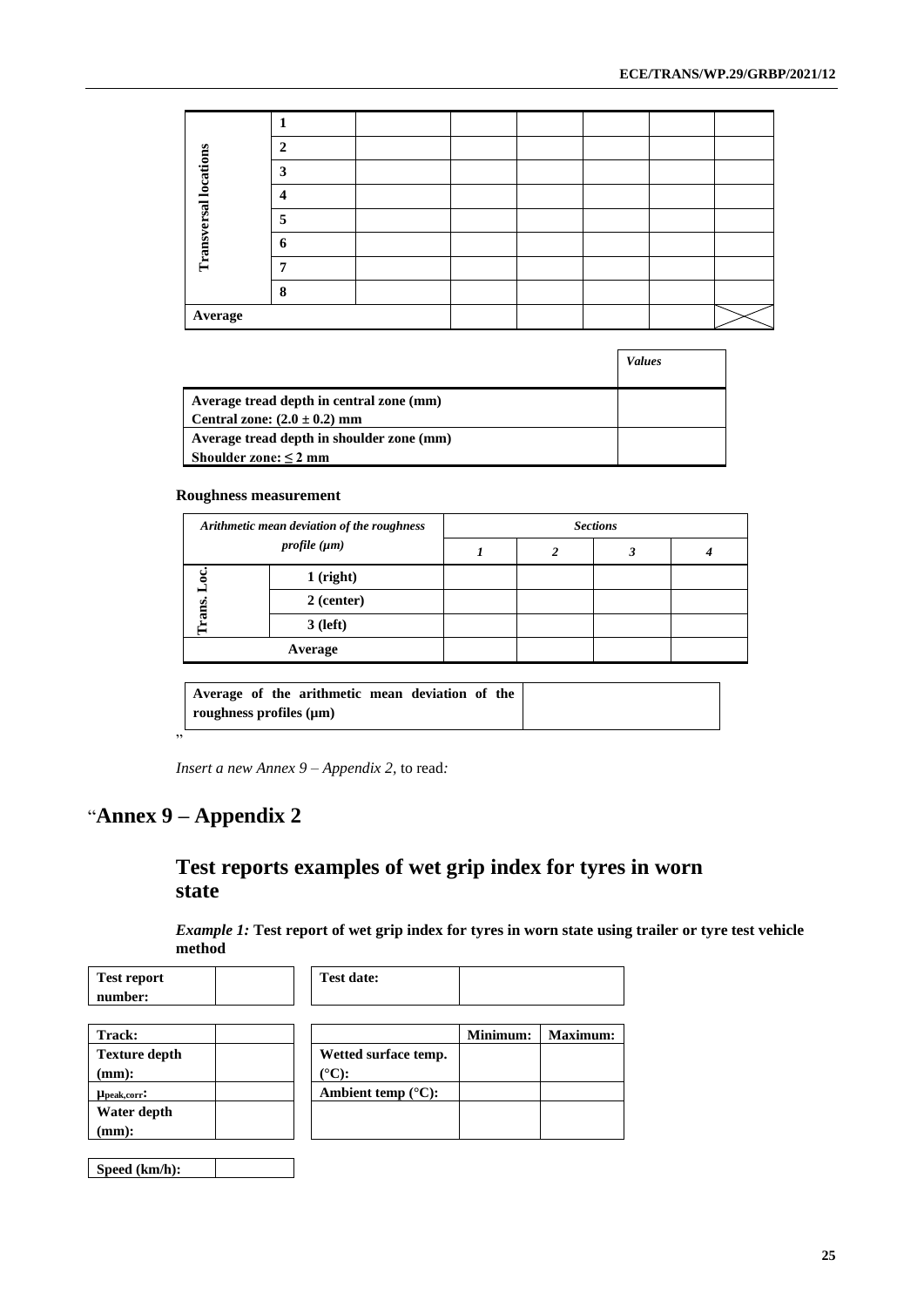#### **ECE/TRANS/WP.29/GRBP/2021/12**

| No.                                            |                  | $\boldsymbol{l}$ | $\boldsymbol{2}$ | $\sqrt{3}$ | $\boldsymbol{4}$ | $\sqrt{s}$ |
|------------------------------------------------|------------------|------------------|------------------|------------|------------------|------------|
| <b>Brand</b>                                   |                  |                  |                  |            |                  |            |
| Pattern/trade<br>$\operatorname{description}$  |                  |                  |                  |            |                  | SRTT       |
| <b>Size</b>                                    |                  |                  |                  |            |                  |            |
| Service description                            |                  |                  |                  |            |                  |            |
| Reference (test) inflation<br>$pressure (kPa)$ |                  |                  |                  |            |                  |            |
| <b>Tyre identification</b>                     |                  |                  |                  |            |                  |            |
| M+S marking (Y/N)                              |                  |                  |                  |            |                  |            |
| 3PMSF marking (Y/N)                            |                  |                  |                  |            |                  |            |
| Rim                                            |                  |                  |                  |            |                  |            |
| Load (kg)                                      |                  |                  |                  |            |                  |            |
| Pressure (kPa)                                 |                  |                  |                  |            |                  |            |
|                                                | $\mathbf{1}$     |                  |                  |            |                  |            |
|                                                | $\boldsymbol{2}$ |                  |                  |            |                  |            |
|                                                | $\mathbf{3}$     |                  |                  |            |                  |            |
|                                                | 4                |                  |                  |            |                  |            |
| $\mu_{\rm peak}$                               | $\sqrt{5}$       |                  |                  |            |                  |            |
|                                                | 6                |                  |                  |            |                  |            |
|                                                | $\pmb{7}$        |                  |                  |            |                  |            |
|                                                | $\bf 8$          |                  |                  |            |                  |            |
| $\overline{\mu_{peak}}$                        |                  |                  |                  |            |                  |            |
| Standard deviation, $\sigma_{\!\mu}$           |                  |                  |                  |            |                  |            |
| $CV_{\mu} \leq [4]$ %                          |                  |                  |                  |            |                  |            |
| $CVal(\mu_{\rm peak}) \leq [5]$ %              |                  |                  |                  |            |                  |            |
| $\mu_{\rm peak,corr}(R)$                       |                  |                  |                  |            |                  |            |
| $\mu_{\text{peak},\text{adj}}(R)$              |                  |                  |                  |            |                  |            |
| Wet grip index                                 |                  |                  |                  |            |                  |            |
| Wetted surface temp.<br>$(^{\circ}C)$          |                  |                  |                  |            |                  |            |
| Ambient temp. $(^{\circ}C)$                    |                  |                  |                  |            |                  |            |
| $\bf Remarks$                                  |                  |                  |                  |            |                  |            |

### *Example 2: Test report of wet grip index for tyres in worn state using vehicle method*

| Test report number:         | <b>Test date:</b>            |          |                 | Driver:        |
|-----------------------------|------------------------------|----------|-----------------|----------------|
|                             |                              |          |                 |                |
| Track:                      |                              | Minimum: | <b>Maximum:</b> | <b>Vehicle</b> |
| Texture depth (mm):         | Wetted surface temp.         |          |                 | <b>Brand:</b>  |
|                             | $(^{\circ}C)$ :              |          |                 |                |
| $BFC_{\text{ave,corr,1}}$ : | Ambient temp $(^{\circ}C)$ : |          |                 | <b>Model:</b>  |
| $BFC_{\text{ave,corr,2}}$ : |                              |          |                 | Type:          |
| $CVal(BFCave,corr)$ :       |                              |          |                 | Year of        |
|                             |                              |          |                 | registration:  |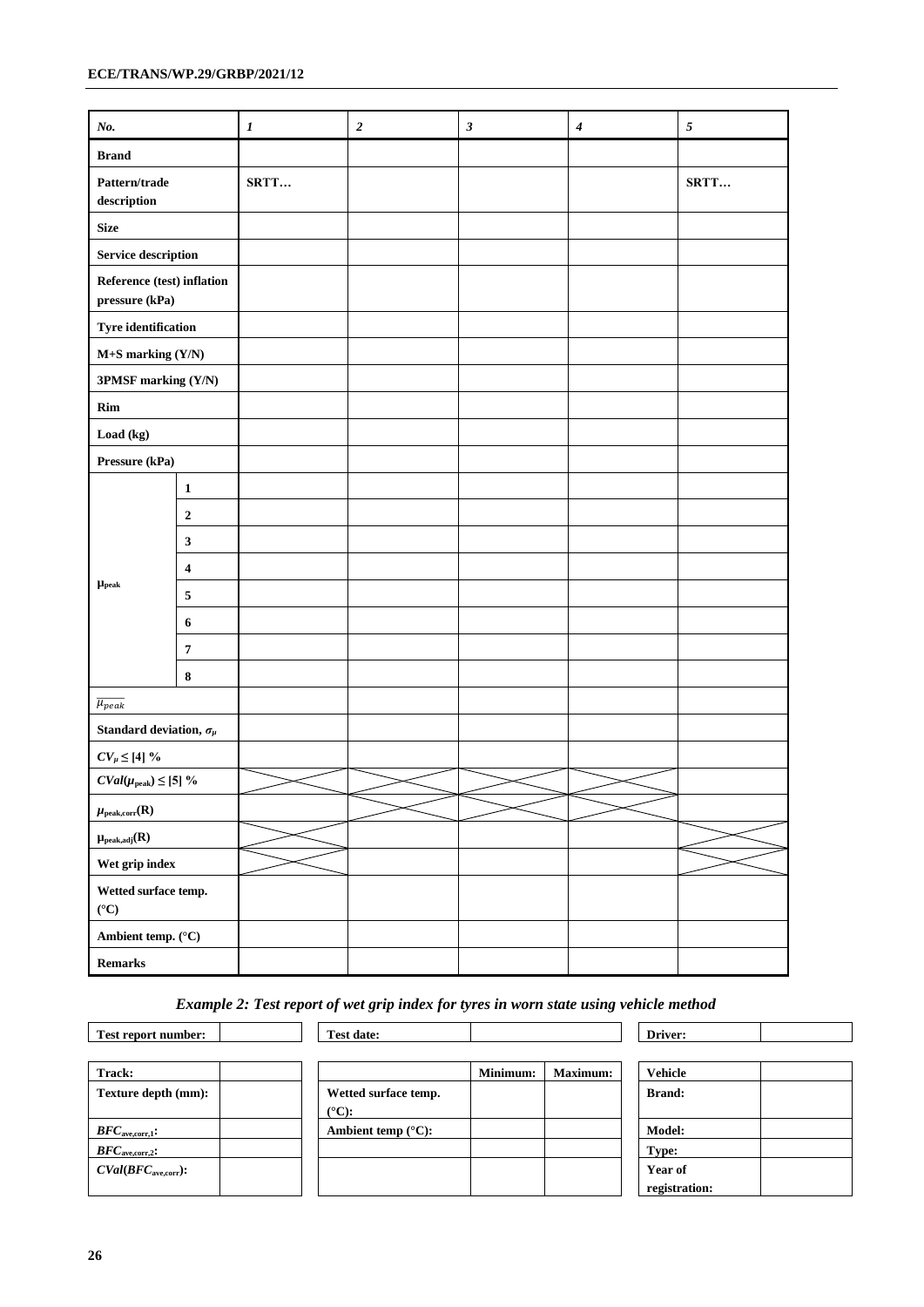| Water depth (mm):                            |                  |                                   |         |                                   |         |                                   |         |                                   |                  |       | <b>Maximum</b> axle               |                  | Front | Rear |
|----------------------------------------------|------------------|-----------------------------------|---------|-----------------------------------|---------|-----------------------------------|---------|-----------------------------------|------------------|-------|-----------------------------------|------------------|-------|------|
|                                              |                  |                                   |         |                                   |         |                                   |         |                                   |                  | load: |                                   |                  |       |      |
| Initial speed (km/h):                        |                  |                                   |         | Final speed (km/h):               |         |                                   |         |                                   |                  |       |                                   |                  |       |      |
|                                              |                  |                                   |         |                                   |         |                                   |         |                                   |                  |       |                                   |                  |       |      |
| No.                                          |                  | $\boldsymbol{l}$                  |         | $\boldsymbol{2}$                  |         | $\sqrt{3}$                        |         | 4                                 |                  |       | $\overline{\mathfrak{s}}$         |                  |       |      |
| <b>Brand</b>                                 |                  |                                   |         |                                   |         |                                   |         |                                   |                  |       |                                   |                  |       |      |
| Pattern/trade<br>SRTT<br>description         |                  |                                   |         |                                   |         |                                   |         |                                   | SRTT             |       |                                   |                  |       |      |
| <b>Size</b>                                  |                  |                                   |         |                                   |         |                                   |         |                                   |                  |       |                                   |                  |       |      |
| <b>Service description</b>                   |                  |                                   |         |                                   |         |                                   |         |                                   |                  |       |                                   |                  |       |      |
| Reference (test) inflation<br>pressure (kPa) |                  |                                   |         |                                   |         |                                   |         |                                   |                  |       |                                   |                  |       |      |
| <b>Tyre identification</b>                   |                  |                                   |         |                                   |         |                                   |         |                                   |                  |       |                                   |                  |       |      |
| $M+$ S marking $(Y/N)$                       |                  |                                   |         |                                   |         |                                   |         |                                   |                  |       |                                   |                  |       |      |
| 3PMSF marking (Y/N)                          |                  |                                   |         |                                   |         |                                   |         |                                   |                  |       |                                   |                  |       |      |
| Rim                                          |                  |                                   |         |                                   |         |                                   |         |                                   |                  |       |                                   |                  |       |      |
| Front axle pressure<br>(kPa)                 |                  | left:                             | right:  | left:                             | right:  | left:                             | right:  | left:                             | right:           |       | left:                             | right:           |       |      |
| Rear axle pressure (kPa)                     |                  | left:                             | right:  | left:                             | right:  | left:                             | right:  | left:                             | right:           |       | left:                             | right:           |       |      |
| Front axle load (kg)                         |                  | left:                             | right:  | left:                             | right:  | left:                             | right:  | left:                             | right:           |       | left:                             | right:           |       |      |
| Rear axle load (kg)<br>left:                 |                  |                                   | right:  | left:                             | right:  | left:                             | right:  | left:                             | right:           |       | left:                             | right:           |       |      |
|                                              |                  | <b>Braking</b><br>distance<br>(m) | $BFC_i$ | <b>Braking</b><br>distance<br>(m) | $BFC_i$ | <b>Braking</b><br>distance<br>(m) | $BFC_i$ | <b>Braking</b><br>distance<br>(m) | BFC <sub>i</sub> |       | <b>Braking</b><br>distance<br>(m) | BFC <sub>i</sub> |       |      |
| <b>Measurement</b>                           | $\mathbf{1}$     |                                   |         |                                   |         |                                   |         |                                   |                  |       |                                   |                  |       |      |
|                                              | $\mathbf 2$      |                                   |         |                                   |         |                                   |         |                                   |                  |       |                                   |                  |       |      |
|                                              | 3                |                                   |         |                                   |         |                                   |         |                                   |                  |       |                                   |                  |       |      |
|                                              | 4                |                                   |         |                                   |         |                                   |         |                                   |                  |       |                                   |                  |       |      |
|                                              | 5                |                                   |         |                                   |         |                                   |         |                                   |                  |       |                                   |                  |       |      |
|                                              | 6                |                                   |         |                                   |         |                                   |         |                                   |                  |       |                                   |                  |       |      |
|                                              | 7                |                                   |         |                                   |         |                                   |         |                                   |                  |       |                                   |                  |       |      |
|                                              | 8                |                                   |         |                                   |         |                                   |         |                                   |                  |       |                                   |                  |       |      |
|                                              | $\boldsymbol{9}$ |                                   |         |                                   |         |                                   |         |                                   |                  |       |                                   |                  |       |      |
|                                              | 10               |                                   |         |                                   |         |                                   |         |                                   |                  |       |                                   |                  |       |      |
| $\overline{BFC_{ave}}$                       |                  |                                   |         |                                   |         |                                   |         |                                   |                  |       |                                   |                  |       |      |
| Standard deviation, $\sigma_{BFC}$           |                  |                                   |         |                                   |         |                                   |         |                                   |                  |       |                                   |                  |       |      |
| $CV_{BFC} \leq [4]$ %                        |                  |                                   |         |                                   |         |                                   |         |                                   |                  |       |                                   |                  |       |      |
| $CVal(BFCave) \leq [5]$ %                    |                  |                                   |         |                                   |         |                                   |         |                                   |                  |       |                                   |                  |       |      |
| BFC <sub>ave,corr</sub> ( <b>R</b> )         |                  |                                   |         |                                   |         |                                   |         |                                   |                  |       |                                   |                  |       |      |
| $BFC_{\text{adj}}(\mathbf{R})$               |                  |                                   |         |                                   |         |                                   |         |                                   |                  |       |                                   |                  |       |      |
| Wet grip index                               |                  |                                   |         |                                   |         |                                   |         |                                   |                  |       |                                   |                  |       |      |
| Wetted surface temp.<br>$({}^{\circ}C)$      |                  |                                   |         |                                   |         |                                   |         |                                   |                  |       |                                   |                  |       |      |
| Ambient temp. (°C)                           |                  |                                   |         |                                   |         |                                   |         |                                   |                  |       |                                   |                  |       |      |
| <b>Remarks</b>                               |                  |                                   |         |                                   |         |                                   |         |                                   |                  |       |                                   |                  |       |      |